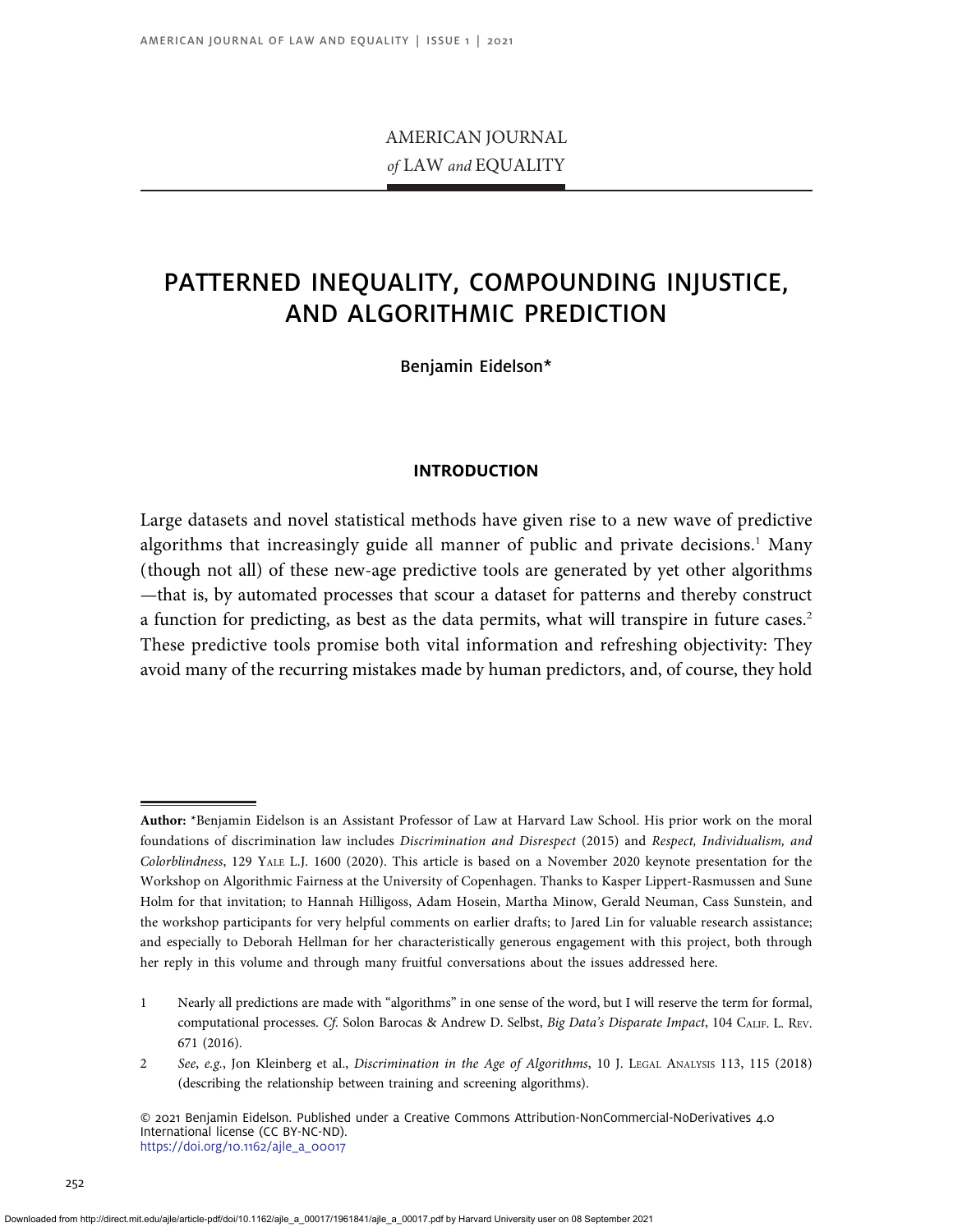no positive or negative attitudes toward any of the people whose fates they are asked to foretell.<sup>3</sup>

Yet a large and growing body of evidence shows that these predictive algorithms tend to predict bad outcomes—recidivism, falling behind on a loan, and more—far more often for members of socially disadvantaged groups than for others.<sup>4</sup> And although the algorithms' predictions may be equally accurate for members of different groups, the ways in which they err (when they do) differ: The algorithms tend more strongly toward mistaken pessimism when it comes to members of disadvantaged groups but more strongly toward mistaken optimism when it comes to members of advantaged groups.<sup>5</sup> These disparities have fueled both technical and legal literatures about how different modifications to the predictive algorithms (or to the upstream algorithms that produce them) might achieve what many now term "algorithmic fairness."<sup>6</sup>

This article takes up a more basic normative question that looms in the background of those debates: Why are the disparities that I have just described morally troubling at all? After all, if we know that access to resources and opportunities is stratified by race and gender (as we do), then we should expect to see the effects of that inequality manifest in different people's likelihoods of realizing more and less favorable outcomes.<sup>7</sup> Put differently, if an algorithm were not more pessimistic about the prospects of members of disadvantaged groups, we would have to conclude either that the algorithm was distorted or that

<sup>3</sup> See, e.g., Cass R. Sunstein, Algorithms, Correcting Biases, 86 SOC. RSCH. 499, 500–04 (2019) (recounting evidence that algorithms outperform judges in predicting flight risk, including because they do not suffer from "current offense bias"); Kleinberg et al., *supra* note 2, at 154 (explaining how the use of algorithms can protect against "explicit and implicit biases" regarding particular groups). As Kleinberg et al. argue, algorithmic decisionmaking is also potentially transparent to investigation in ways that human decisionmaking is not. See id. at 116-18. But cf. Andrew D. Selbst & Solon Barocas, The Intuitive Appeal of Explainable Machines, 87 FORDHAM L. REV. 1085, 1089 (2018) (discussing a variety of "difficult questions about how to observe, access, audit, or understand ... algorithms").

<sup>4</sup> See, e.g., Julia Angwin et al., Machine Bias, PROPUBLICA (May 23, 2016), [https://www.propublica.org/article](https://www.propublica.org/article/machine-bias-risk-assessments-in-criminal-sentencing;) [/machine-bias-risk-assessments-in-criminal-sentencing;](https://www.propublica.org/article/machine-bias-risk-assessments-in-criminal-sentencing;) Talia B. Gillis, The Input Fallacy, MINN. L. REV. (forthcoming 2022), [https://doi.org/10.2139/ssrn.3571266.](http://dx.doi.org/10/2139/ssrn.3571266)

<sup>5</sup> See, e.g., Deborah Hellman, Measuring Algorithmic Fairness, 106 VA. L. REV. 811, 815-16 (2019); Jon Kleinberg et al., Inherent Trade-Offs in the Fair Determination of Risk Scores, 67 LIPIcs 43:1, 43:5–8 (2017), [https://drops](https://drops.dagstuhl.de/opus/volltexte/2017/8156/pdf/LIPIcs-ITCS-2017-43.pdf) [.dagstuhl.de/opus/volltexte/2017/8156/pdf/LIPIcs-ITCS-2017-43.pdf](https://drops.dagstuhl.de/opus/volltexte/2017/8156/pdf/LIPIcs-ITCS-2017-43.pdf).

<sup>6</sup> See, e.g., Anupam Chander, The Racist Algorithm?, 115 MICH. L. REV. 1023, 1039–45 (2017); Cynthia Dwork et al., Fairness Through Awareness, CORNELL UNIV., arXiv:1104.3913v2 [cs.CC] (2011); Moritz Hardt et al., Equality of Opportunity in Supervised Learning, CORNELL UNIV., arXiv:1610.02413v1 (2016); Hellman, supra note 5; Kleinberg, supra note 5, at 43:5; Crystal Yang & Will Dobbie, Equal Protection Under Algorithms: A New Statistical and Legal Framework, 119 MICH. L. REV. 291, 346–50 (2020).

<sup>7</sup> As Glenn Loury put the same point: "Contemporary American society has inherited a racial hierarchy. . . . It can be no surprise in such a society that the web of interconnections among persons that facilitate access to opportunity and shape the outlooks of individuals would be raced, which is to say, that processes of human development would be systematically conditioned by race. Thus, racially disparate outcomes at the end of the twentieth century can be no surprise, either." GLENN C. LOURY, THE ANATOMY OF RACIAL INEQUALITY 106 (2002).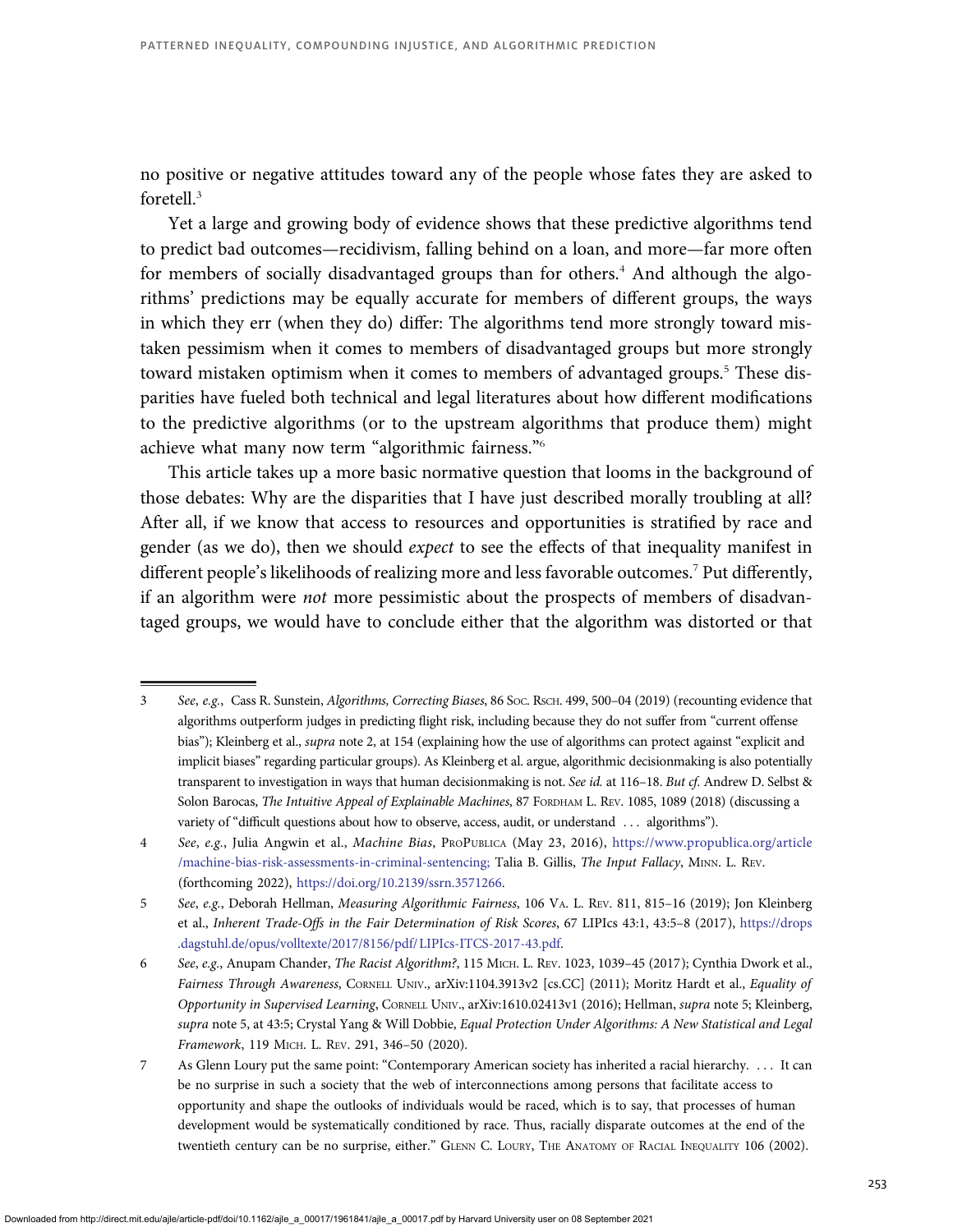the putative disadvantage was not really disadvantageous. And, importantly, much the same goes for intergroup differences in the ratios of different kinds of errors: Any algorithm that aims to get the right answer in as many cases as possible will produce just such disparities. For, just as members of a disadvantaged group will necessarily tend to have more bad outcomes, so too will they tend to have more of the characteristics that are associated with a bad outcome even when one does not actually materialize.<sup>8</sup>

The point is that much of the putative unfairness that results from algorithmic predictions—for which various interventions represent proposed correctives—probably cannot just be chalked up to a biased view of reality.<sup>9</sup> I hasten to add that some significant portion of the observed disparities in predictions surely is due to forces that bias the data against members of disadvantaged groups, making them appear riskier than they actually are.<sup>10</sup> But it should be uncontroversial that another significant portion of the disparities is likely due to forces that bias the *relevant facts* against members of those same groups in a manner that the data may then faithfully describe. Again, in an unjust society, it could hardly be otherwise. And insofar as predictive algorithms yield disparate predictions for the latter reason—that is, because they are making the most reliable predictions that the relevant facts permit—how should we understand the moral concerns that the stark disparities nonetheless elicit? Does the fact of those disparities tell in favor of discounting the algorithms' predictions and, in effect, refusing to treat alike cases that present the same likelihood of a given outcome? $11$ 

<sup>8</sup> See, e.g., Hellman, supra note 5, at 839-40 ("[I]f the information we have indicates that, collectively, one group is more likely to recidivate than the other, more people in that group will be scored as high risk (both correctly and incorrectly). . . . There are more false positives for blacks in the COMPAS data because the data shows that blacks commit more crime and so the algorithm will predict more black crime and will do so imperfectly.").

<sup>9</sup> Put differently, much of the putative unfairness cannot be understood as violating "the principle that any two individuals who are similar with respect to a particular task should be classified similarly." Dwork, supra note 6, at 1.

<sup>10</sup> For example, if a Black person is more likely to be arrested than a white person, conditional on committing the same offense, and if a model uses data about past arrests to predict who will commit future offenses, then the attributes that are disproportionately held by Black people will appear to be predictive of a future offense even if they are not. See, e.g., Sandra G. Mayson, Bias In, Bias Out, 128 YALE L.J. 2218, 2251-56 (2019). A related, but distinct, issue concerns the choice of what outcome to treat as decisionally relevant in the first place. For instance, a hospital that predicts patients' expected future health costs, and triages its investments in their care on that basis, will thereby prioritize the disproportionately white patients who are likely to use more healthcare over others who are equally sick. See Ziad Obermeyer et al., Dissecting Racial Bias in an Algorithm Used to Manage the Health of Populations, 366 SCI. 447 (2019).

<sup>11</sup> This discounting of the algorithms' predictions could take various forms. See sources cited supra note 6. But, in general, a rational decisionmaker who gives some weight to the demographic makeup of a class of people (such as those detained, hired, or the like) "should not change the choice of estimator" to accommodate that preference, but rather should simply "change how the estimated prediction function is used (such as setting a different [risk]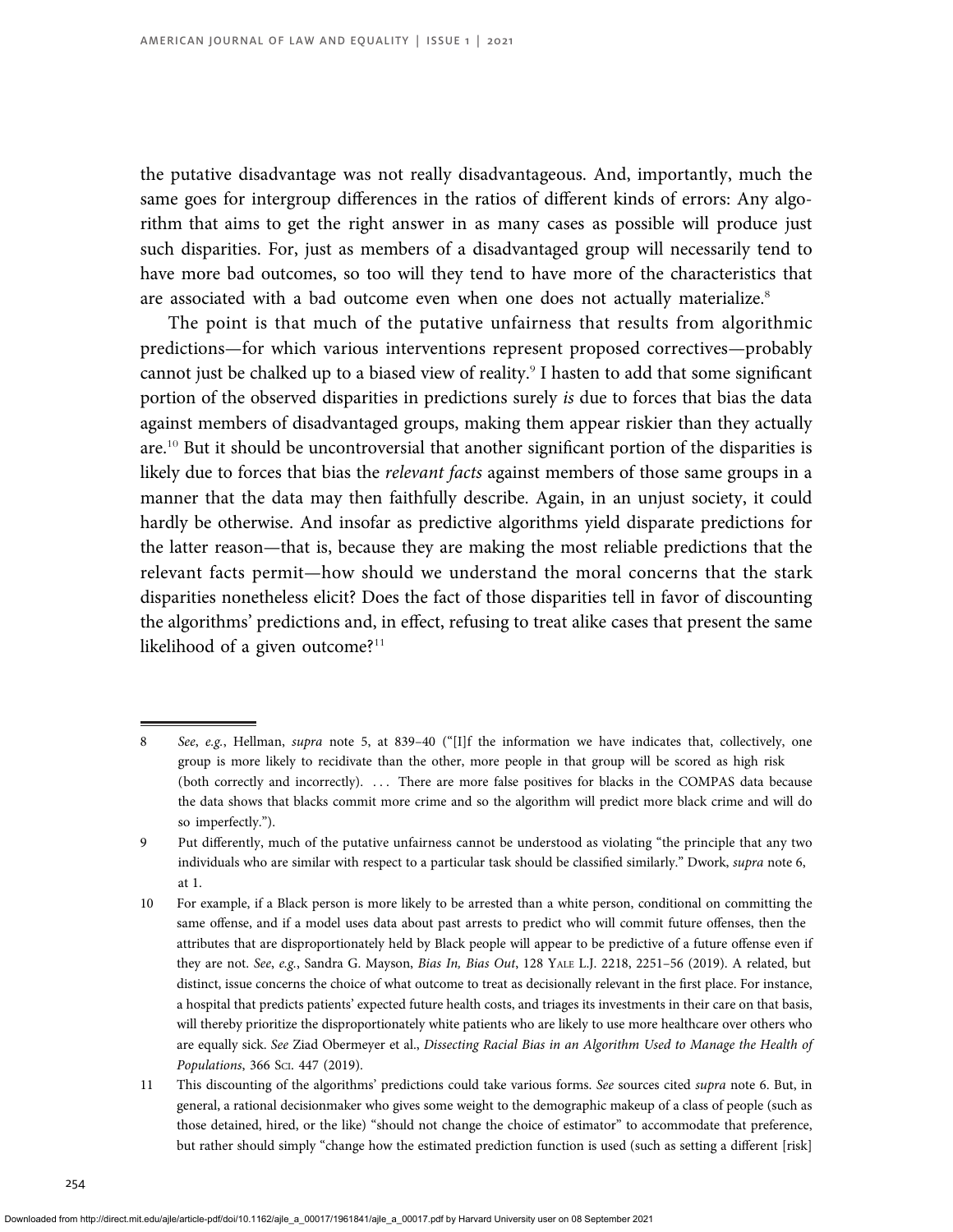In the first part of this article, I suggest that the answer to this question is "yes" and sketch an explanation of why. The thrust and spirit of the argument will be familiar to students of influential "anti-subordination" accounts of anti-discrimination law, although I mean to draw out one thread of such accounts and disentangle it from others.<sup>12</sup> Simply stated, the explanation that I propose has two steps. First, the very fact that inequalities in status, resources, and opportunities are discernibly patterned in terms of certain socially salient identities brings about a great deal of human misery and social injustice. Second, practices that accurately screen for various forms of "merit" predictably reproduce and aggravate patterns of this kind.<sup>13</sup>

Those two premises together ground a powerful moral objection to the unbridled use of the relevant selection practices. Importantly, however, it is an objection that has little to do with the accuracy of any judgments about people. It would have force even if an omniscient decisionmaker could somehow select the actual top candidates for some position—those whose future job performance (or the like) would actually be best as long as the selected group would be disproportionately white and male. And so, according to this line of thought, there is at least one serious problem with the use of algorithmic predictions to make allocative decisions that is not really about algorithms or even about predictions. It is just a general problem with allocating opportunities in ways that reproduce patterned inequality.

After sketching an argument along these lines, I introduce in Part II another moral objection leveled against the same selection practices—namely, that individuals are sometimes wronged by otherwise-fair decisions because of the causal history that underlies those individuals' relevant characteristics. Over a series of important papers, Deborah Hellman has developed an objection of that kind to explain both some traditional precepts

threshold for different groups)." Jon Kleinberg et al., Algorithmic Fairness, 108 AEA PAPERS & PROCS. 22, 22–23 (2018).

<sup>12</sup> See, e.g., Samuel R. Bagenstos, Rational Discrimination, Accommodation, and the Politics of (Disability) Civil Rights, 89 VA. L. REV. 825, 847 (2003) (arguing that anti-discrimination law is best seen as "attacking practices that entrench the systemic subordination of particular groups"); Owen M. Fiss, Groups and the Equal Protection Clause,5PHIL.&PUB. AFFAIRS 107, 157 (1976) (suggesting that equal protection analysis should focus on whether "the state law or practice aggravates (or perpetuates?) the subordinate position of a specially disadvantaged group"); see also RICHARD DELGADO & JEAN STEFANCIC, CRITICAL RACE THEORY: AN INTRODUCTION 27–28 (2d ed. 2012) (arguing that if new laws "would not relieve the distress of the poorest group—or, worse, if they compound it—we should reject them").

<sup>13</sup> Following T.M. Scanlon, I will use "merit" in an "institution-dependent" sense; so understood, it refers not to any form of intrinsic value, but to the attributes that serve the justification for having some inequality in the first place. See T.M. SCANLON, WHY DOES INEQUALITY MATTER? 40-46 (2018); see also ELIZABETH ANDERSON, THE IMPERATIVE OF INTEGRATION 163 (2010) (positing that "'merit' is any characteristic of individuals whereby they advance an institution's proper mission through their performance in an institutional role"). Although I appreciate that some will find all talk of merit problematic (at least without skeptical quotation marks), I think using the term helpfully underscores that the argument advanced here does not depend on any such skepticism.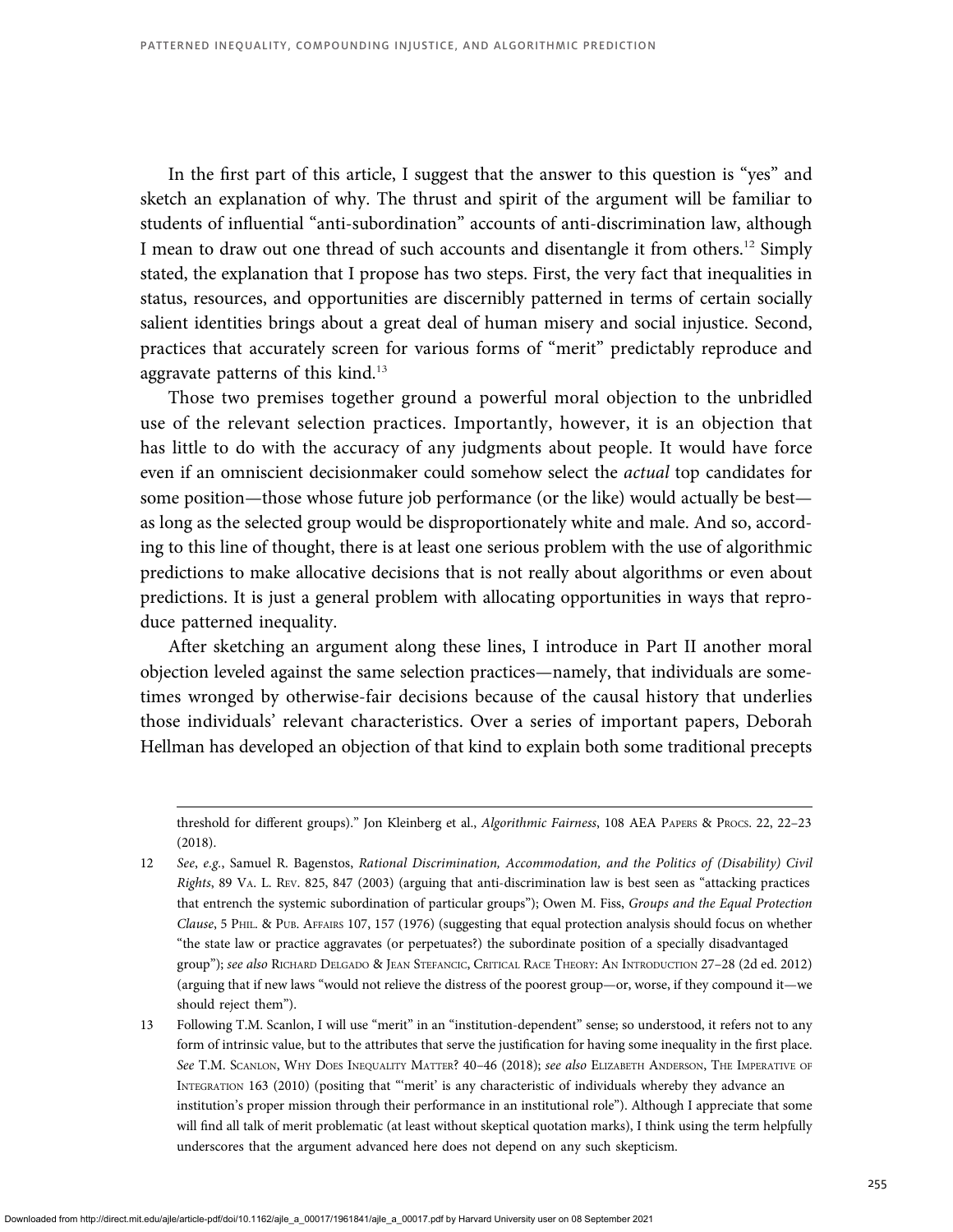of anti-discrimination law and the moral concerns raised by some decisions predicated on algorithmic predictions.<sup>14</sup> The core idea is that one wrongfully *compounds* a prior wrong that a person has suffered by taking that wrong, or its effects, as a reason for doing something to the victim that makes her still worse off. According to Hellman, legal and moral norms about indirect discrimination,<sup>15</sup> and related concerns about algorithmic prediction, take aim at this kind of wrongful complicity in others' earlier wrongdoing.

Laying these two accounts of anti-discrimination norms side-by-side facilitates the intramural debate between them that I frame in Part III. The debate is intramural because both concerns look beyond "meritocratic" worries about misjudging people and point instead to the moral significance of facts about how merit is distributed in the first place. But the debate is a debate because, at bottom, the normative visions are quite different: The objection from patterned inequality rests on the prospective effects, for the overall justice and goodness of the society, of decisions about how present opportunities will be allocated, whereas Hellman's "compounding injustice" objection identifies a personal wrong done to a disfavored individual and turns on the etiology of that individual's present disadvantage. I argue that the objection from patterned inequality is more plausible as a matter of moral theory and better fits and justifies the ambitious conception of anti-discrimination norms that I take to animate both views. And I suggest that this conclusion has important consequences for how we think about wrongful discrimination, in the context of algorithmic decisionmaking and beyond.

# I. PATTERNED INEQUALITY, DISCRIMINATION, AND ALGORITHMS

## A. The Problem of Patterned Inequality

All inequalities in resources, opportunities, and status raise questions of justice. But in addition to the problems posed by inequality generally, there are special problems posed when a society's inequalities are patterned in terms of race, gender, and other socially salient axes of identity. That is not just because a stark pattern can be evidence of unfairness

<sup>14</sup> See Deborah Hellman, Indirect Discrimination and the Duty to Avoid Compounding Injustice, in FOUNDATIONS OF INDIRECT DISCRIMINATION LAW 105–121 (H. Collins & T. Khaitan eds., 2018) [hereinafter "Indirect Discrimination"]; Deborah Hellman, Sex, Causation, and Algorithms: How Equal Protection Prohibits Compounding Prior Injustice, 98 WASH. U. L. REV. 481 (2020) [hereinafter "Sex, Causation"]; Hellman, supra note 5, at 841–42; Deborah Hellman, Big Data and Compounding Injustice, 18 J. MORAL PHIL. (forthcoming 2021).

<sup>15</sup> Indirect discrimination norms come in weaker and stronger forms. In their weaker form, they require covered actors to show that practices that have disproportionate effects on disadvantaged groups actually best serve the actor's ordinary goals (such as economic efficiency); apart from the burden of establishing such a justification, no compromise of those goals is required for the sake of avoiding the disproportionate effects. In their stronger form, indirect discrimination norms require that any asserted benefit in efficiency (or the like) be large enough to justify the presumed harm of causing the disproportionate effects. See, e.g., Hugh Collins & Tarunabh Khaitan, Indirect Discrimination Law: Controversies and Critical Questions, in FOUNDATIONS OF INDIRECT DISCRIMINATION LAW, supra note 14, at 1, 16–17.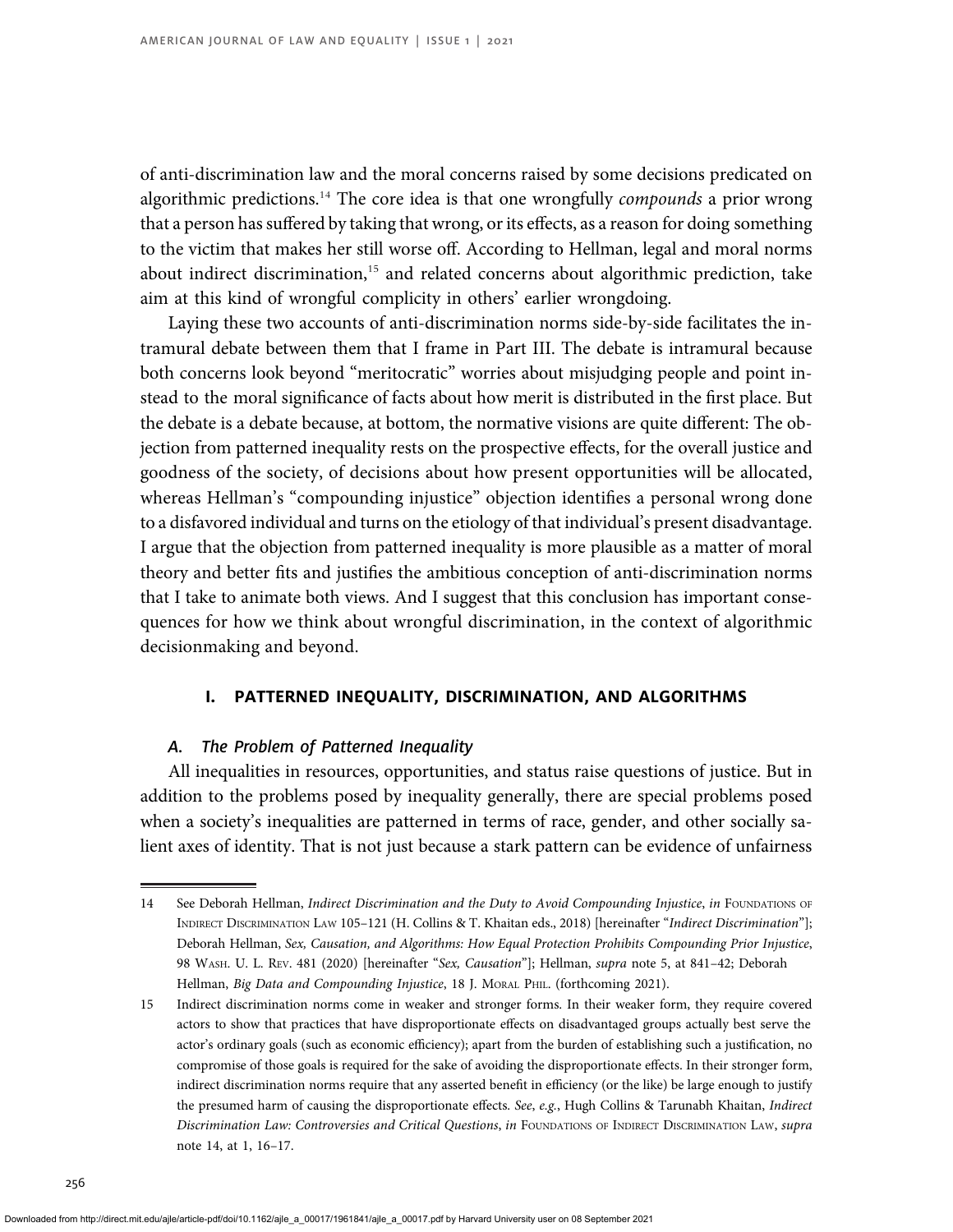in the processes that yielded the pattern (although it certainly can be that). It is also because the very existence of patterned inequalities gives rise to grave social ills and undermines human flourishing in ways that other inequalities do not.

Race in the United States is an obvious paradigm case. The fact that Black Americans enjoy dramatically worse opportunities than white Americans, on average, has severely negative consequences—consequences that would not follow from an equally unequal distribution that lacked the correlation with race. That is so for several reasons well explained by others; I only summarize a few of the relevant dynamics here.

First, what I am calling patterned inequality (and only that kind of inequality) gives rise to the problem of self-confirming stereotypes.<sup>16</sup> Once a visible trait, meaningless in itself, is correlated with less visible attributes of interest, decisionmakers will tend rationally to use the visible trait as a proxy for the traits of interest.<sup>17</sup> And once they do that, individuals who hold the relevant visible trait will tend to adapt their own behavior in expectation of that sorting process, often in ways that sustain or amplify the original correlation. As Samuel Bagenstos explains, "[t]he result may be a vicious cycle of exclusion, in which members of subordinated groups rationally respond to exclusion by failing to develop their human capital, and employers, rationally believing that members of those groups are less likely to have developed their human capital, discriminate even more."<sup>18</sup> Although Bagenstos focuses on employment in particular, the same dynamic plays out across every sphere of social life in which "[i]nformation-hungry human agents" draw inferences about each other and modify their own aspirations, attitudes, and behavior in response to the inferences they have learned to expect that others will draw about them.<sup>19</sup>

Second, this dynamic is compounded when those on the losing end of inequalities in resources or status are socially isolated. Because residential patterns and social and economic networks in the United States are themselves overwhelmingly patterned by race, the fates of Black Americans are often linked together in ways that magnify the consequences of bad outcomes suffered by each individual.<sup>20</sup> The concentrated pockets of disadvantage that result are far worse, in terms of their impact on individual well-being

<sup>16</sup> See LOURY, supra note 7, at 26-35; ANDERSON, supra note 13, at 55–57; Bagenstos, supra note 12, at 842–43; Kenneth J. Arrow, The Theory of Discrimination, in DISCRIMINATION AND LABOR MARKETS 3, 26-27 (Orley Ashenfelter & Albert Rees eds., 1973).

<sup>17</sup> Cf. ANDERSON, supra note 13, at 161 ("[R]ace is typically less costly to detect than the underlying relevant criteria. This can make statistical discrimination on the basis of [race] instrumentally rational, even if the correlations are not due to character races but to racialization.").

<sup>18</sup> Bagenstos, *supra* note 12, at 843.

<sup>19</sup> LOURY, supra note 7, at 17; see id. at 23–33 (offering illustrations).

<sup>20</sup> See id. at 103 ("Because access to developmental resources is mediated through race-segregated social networks, an individual's opportunities to acquire skills depend on present and past skill attainments by others in the same racial group."); Bagenstos, supra note 12, at 834; Kasper Lippert-Rasmussen, Private Discrimination: A Prioritarian, Desert-Accommodating Account, 43 SAN DIEGO L. REV. 817, 835–36 (2006).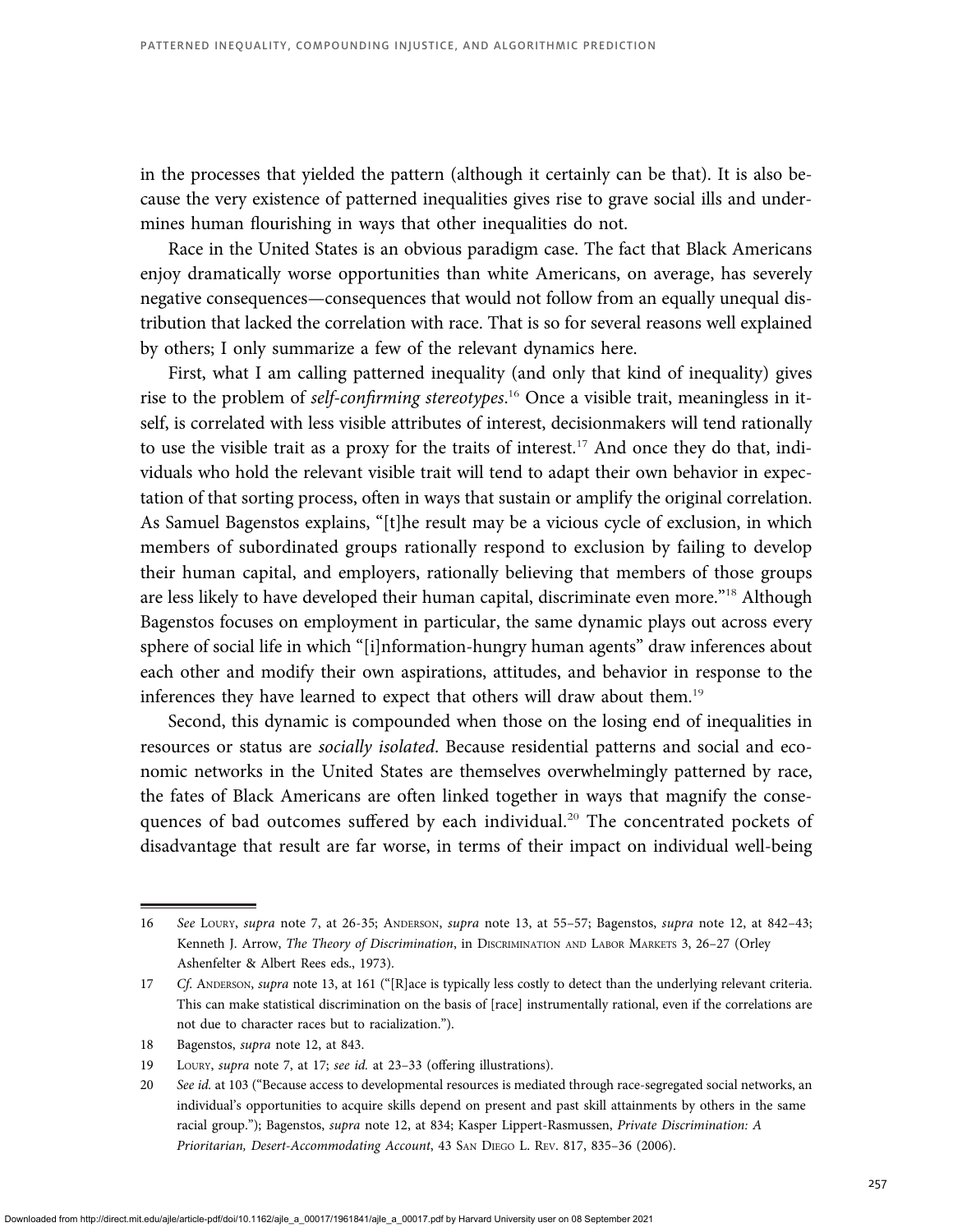and opportunity, than the sum of their individual parts.<sup>21</sup> At the extreme, as Christopher Lewis explains, "[w]here opportunities for regular, legal work are sparse, people have stronger incentives to steal, rob, con, deceive, sell harmful and addictive drugs, [and] exploit others."<sup>22</sup> More generally, a social group whose members are disproportionately on the losing side of inequalities will disproportionately lack the social and cultural capital needed to access future opportunities, or to provide those opportunities for their children, as well.<sup>23</sup> Indeed, the very structures of the institutions affording those opportunities will be warped so as to accommodate the needs of their usual occupants and not the needs of others.<sup>24</sup> And the worse things go for members of the group—the more starkly various measures of well-being or achievement are racially patterned—the more strongly group membership is apt to be associated with negative qualities by decisionmakers and treated as a basis for further discrimination, fueling the same vicious cycle traced above.

Third, when the trait that correlates with a society's inequalities has deep cultural significance—and particularly when it carries a *stigma* in Erving Goffman's sense—that cultural significance will interact with the processes just described in ways that make them still more destructive.<sup>25</sup> For one thing, the stigma will color observers' interpretations of otherwise-ambiguous data in ways that fuel both epistemically rational and epistemically irrational stereotyping.<sup>26</sup> And for another, it will shape the larger society's reaction to the plight of those who find themselves on the losing side of inequality. Because Black Americans are stigmatized, for example, the disadvantages that many of them suffer are not met with the empathy and attendant social mobilization that would be triggered if the racial pattern were different.<sup>27</sup> Instead, the outcomes are tacitly accepted as ordinary and unremarkable or, indeed, treated as a basis for censure and punishment. The different societal responses to the "crack epidemic" in Black communities and the "opioid epidemic" in white ones offer a good example.<sup>28</sup>

<sup>21</sup> For an extended argument along these lines, see ANDERSON, *supra* note 13.

<sup>22</sup> Christopher Lewis, Inequality, Incentives, Criminality, and Blame, 22 LEGAL THEORY 153, 173-74 (2016).

<sup>23</sup> ANDERSON, supra note 13, at 33-38; see also LOURY, supra note 7, at 99-104.

<sup>24</sup> See SOPHIA MOREAU, FACES OF INEQUALITY 56–63 (2020).

<sup>25</sup> See ERVING GOFFMAN, STIGMA: NOTES ON THE MANAGEMENT OF SPOILED IDENTITY (1963). This point is emphasized by LOURY, supra note 7, at 55–108, and by Bagenstos, supra note 12, at 841–44, among others.

<sup>26</sup> See, e.g., RANDALL KENNEDY, RACE, CRIME, AND THE LAW 154 (1997) (explaining how even well-meaning police officers "will unintentionally exaggerate the criminality or potential for criminality of African-Americans" in light of "age-old, derogatory images of the Negro as criminal"); ANDERSON, supra note 13, at 44–50, 55–57.

<sup>27</sup> See LOURY, supra note 7, at 104-07; cf. David A. Strauss, Discriminatory Intent and the Taming of Brown, 56 U. CHI. L. REV. 935, 971–75 (1989).

<sup>28</sup> Cf. Loury, supra note 7, at 105-06.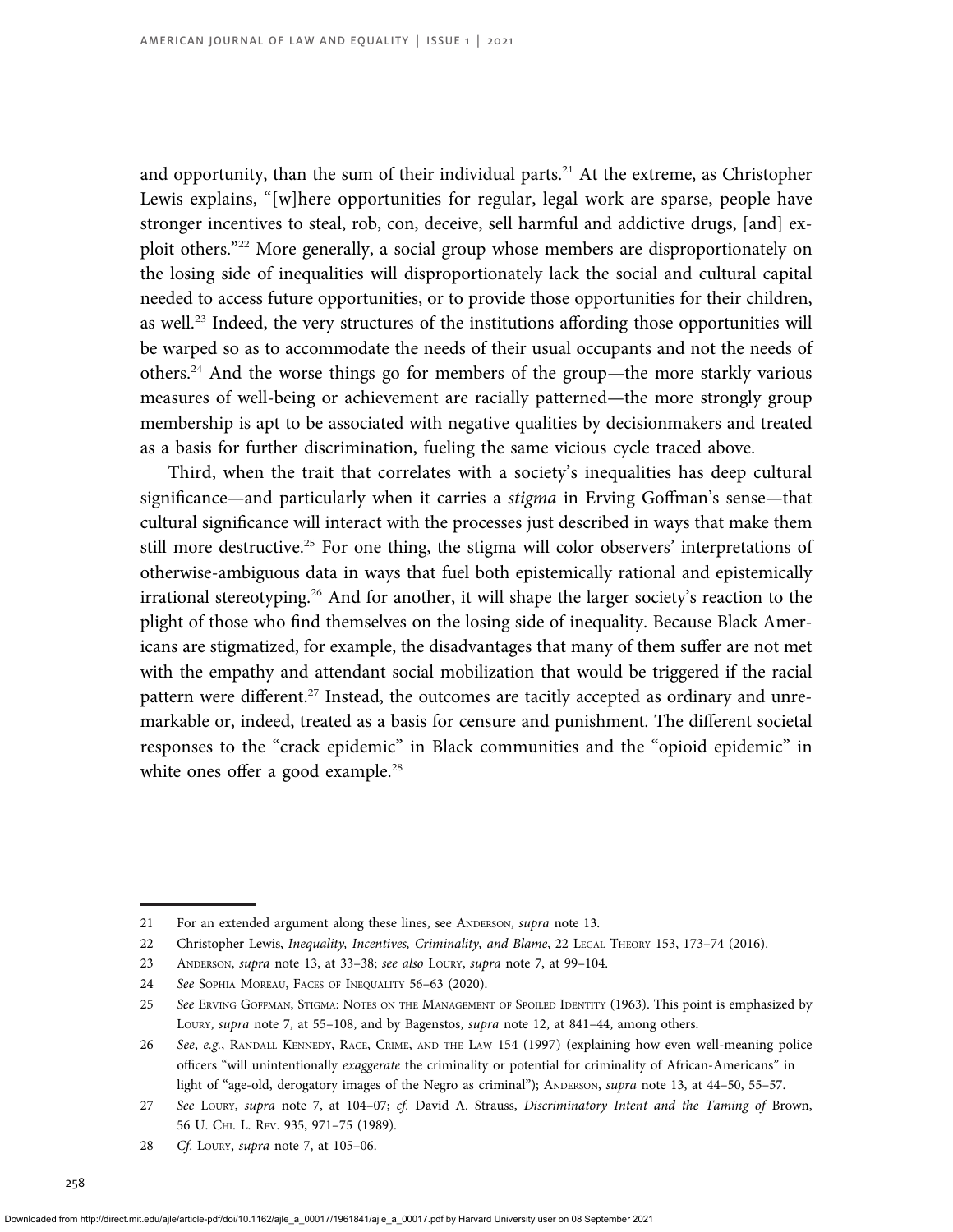All of this could naturally be taken as a thumbnail sketch of group subordination or oppression, and I have no quibble with those who would view it as such. I put the point in terms of "patterned inequality" instead simply because this formulation allows us to pick out a present state of affairs without any implicit reference to how it came about or to its moral significance.<sup>29</sup> "Subordination" and "oppression," after all, are nominalizations of verbs: They naturally refer to wrongful actions, or perhaps to states of affairs that are distinguished by being the effects of such actions. A pattern, by contrast, is not an action at all and need not have any causal connection to one. Moreover, a focus on the pattern nicely highlights that my argument here is individualistic in both its methodological and its normative commitments; a pattern is made up of individuals and has no existence apart from them.<sup>30</sup> In any event, my basic point is that when members of a socially salient group are disproportionately among the worse off in a society, the very existence of that pattern in the society's inequality poses grave problems for a range of widely endorsed values. It greatly undermines future equality of opportunity (measured at the level of individuals, not groups); it makes it less likely that people will relate to one another as equals; and, all issues of equality aside, it just means more overall misery and less overall flourishing.<sup>31</sup>

Finally, although I have focused here on race (and on Black–white inequality in particular), the story for some other socially salient identities would be only somewhat different. In the context of gender, for example, the lack of heritability and the comparative lack of social isolation undoubtedly change the relevant dynamics. Still, the pattern in which women tend to hold lower-status jobs than men is naturally analyzed in a fundamentally similar way. As with racial stratification, that pattern both causes and is caused by a blend of rational and irrational stereotyping, predictable and perhaps individually adaptive responses to stereotyping, and a background of social meanings and attitudes that shape individual and collective responses to the continuing inequality that results.<sup>32</sup> In what follows, I will sometimes bracket these differences and refer to race and gender in the same breath, or to race alone, for purposes of concision.

<sup>29</sup> The language of "patterned inequality" is also employed by Iris Marion Young in Equality of Whom? Social Groups and Judgments of Injustice, 9 J. POL. PHIL. 1 (2001). Young argues that warranted claims about "unjust structural inequalities" require "finding patterned inequality and being able to tell a plausible story about how the position in structures accounts for that inequality." Id. at 17.

<sup>30</sup> Cf. TARUNABH KHAITAN, A THEORY OF DISCRIMINATION LAW 129 (2015) ("[O]ur concern with relative group disadvantage is based on a concern for individuals. Groups are salient to discrimination law because group membership has a significant impact on the life-chances of a person.").

<sup>31</sup> Regarding the kind of substantive opportunity required to meet a complaint of inequality, see SCANLON, supra note 13, at 58–65; regarding the issue of status inequality, see id. at 26–39; and regarding the threat to well-being posed by the "abiding, pervasive, and substantial relative disadvantage faced by members of [certain] groups," see KHAITAN, supra note 30, at 91–139.

<sup>32</sup> See, e.g., Young, supra note 29, at 10–11.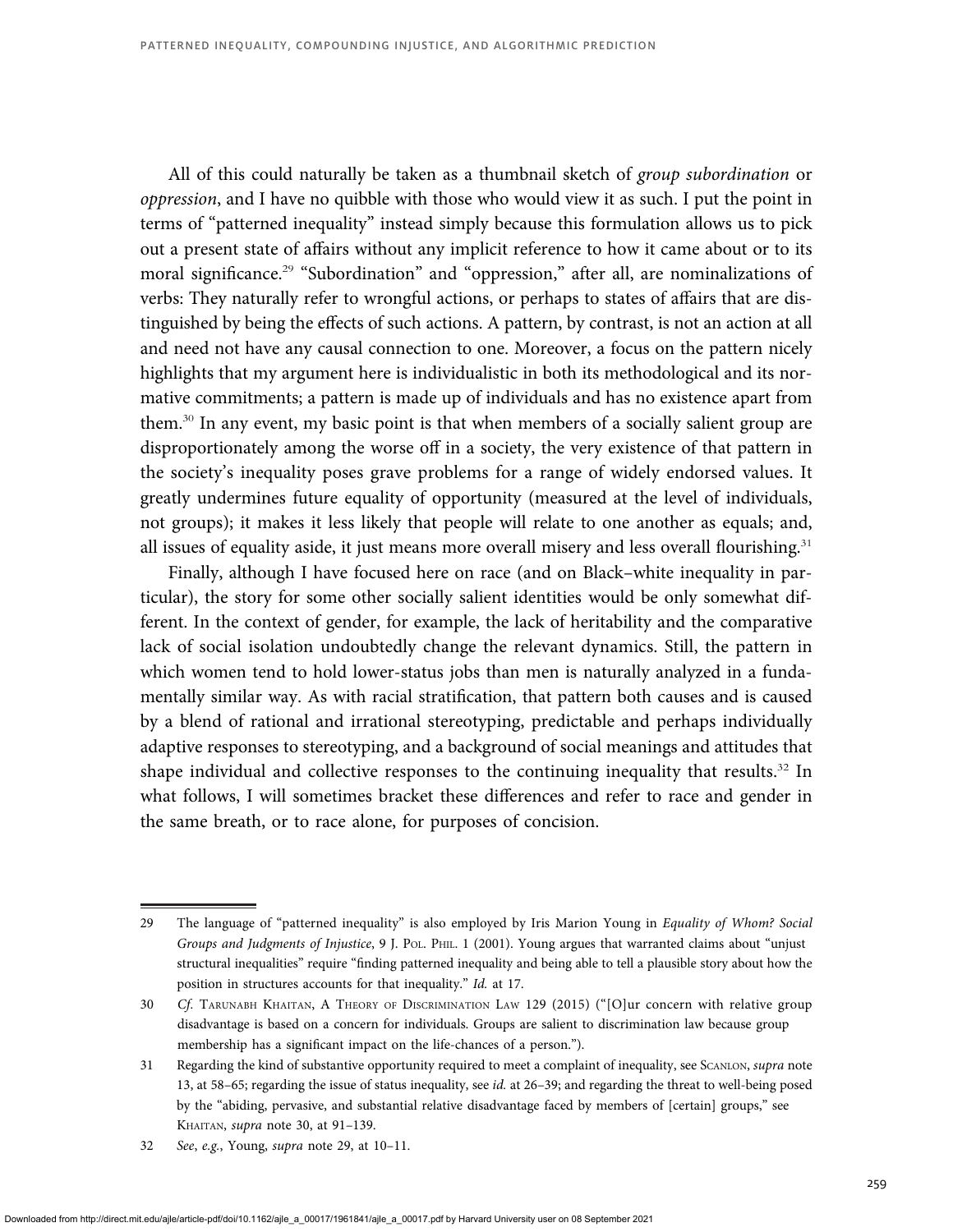# B. Anti-Discrimination Norms and Patterned Inequality

Anti-discrimination norms serve multiple functions, but among the most important is that they undermine patterned inequality. When the law forbids employers to take account of race and gender in hiring, for example, it makes it less likely that the employers' hiring will reproduce the existing, racialized and gendered pattern of advantage.<sup>33</sup> Concretely, it makes it more likely that candidates other than white men will apply for desirable positions, and more likely that employers will hire those who do, than would otherwise have been the case. $34$  And to whatever extent the law's intervention does that, it serves to erode the intra-generational and intergenerational patterns that, through the various mechanisms sketched above, limit many people's flourishing and undermine equality of status and opportunity.<sup>35</sup>

In many cases, to be sure, the same prohibitions also make the employer's decisions better track the candidates' actual qualifications. The rules do that insofar as they prohibit employers from bringing certain inaccurate beliefs or biased attitudes to bear.<sup>36</sup> But it is a mistake to think that anti-discrimination norms reduce patterned inequality solely because they reduce bias in this way—or, similarly, that the reduction in patterned inequality is just a happy by-product of the reduction in bias, rather than a central concern in its own right. In fact, a great many discriminatory decisions could not be criticized as expressions of the decisionmaker's irrational bias—both because, in a society such as ours, race and gender will often carry information about individual qualifications, and because integration along these dimensions sometimes comes with its own costs for employers. $37$  Understanding anti-discrimination norms as an intervention against patterned inequality helps to explain why it is appropriate to prohibit discrimination in those cases (cases of "rational" discrimination) just as in others.<sup>38</sup> The harms of patterned inequality—and

<sup>33</sup> I will not take up the possible extension of the argument here to other socially salient axes of identity (or corresponding grounds of prohibited discrimination). To be clear, though, I do not presume that the justification for every protected ground must be the same or that each must involve a concern about patterned inequality. Likewise, the prohibited grounds of direct and indirect discrimination might justifiably differ. See BENJAMIN EIDELSON, DISCRIMINATION AND DISRESPECT 40 (2015). For an instructive and more general discussion of discrimination law's "protectorate," see KHAITAN, supra note 30, at 49-58.

<sup>34</sup> In Owen Fiss's early and frank formulation, "the antidiscrimination prohibition is a strategy for conferring benefits on a racial class—blacks." Owen M. Fiss, A Theory of Fair Employment Laws, 38 U. CHI. L. REV. 235, 313 (1971).

<sup>35</sup> On the intragenerational aspect in particular, see JOSEPH FISHKIN, BOTTLENECKS: A THEORY OF EQUAL OPPORTUNITY 70 (2014).

<sup>36</sup> See, e.g., FREDERICK SCHAUER, PROFILES, PROBABILITIES, AND STEREOTYPES 151 (2003) (suggesting that "the moral, legal, and constitutional prohibitions on sex discrimination ... are best understood as the mandated underuse of gender-based generalizations to compensate for the likelihood of their exaggeration and the likelihood of their overuse").

<sup>37</sup> See ANDERSON, supra note 13, at 161; Bagenstos, supra note 12, at 849-51.

<sup>38</sup> Cf. Patrick Shin, Is There a Unitary Concept of Discrimination?, in PHILOSOPHICAL FOUNDATIONS OF DISCRIMINATION LAW 163, 175–76 (Deborah Hellman & Sophia Moreau eds., 2013).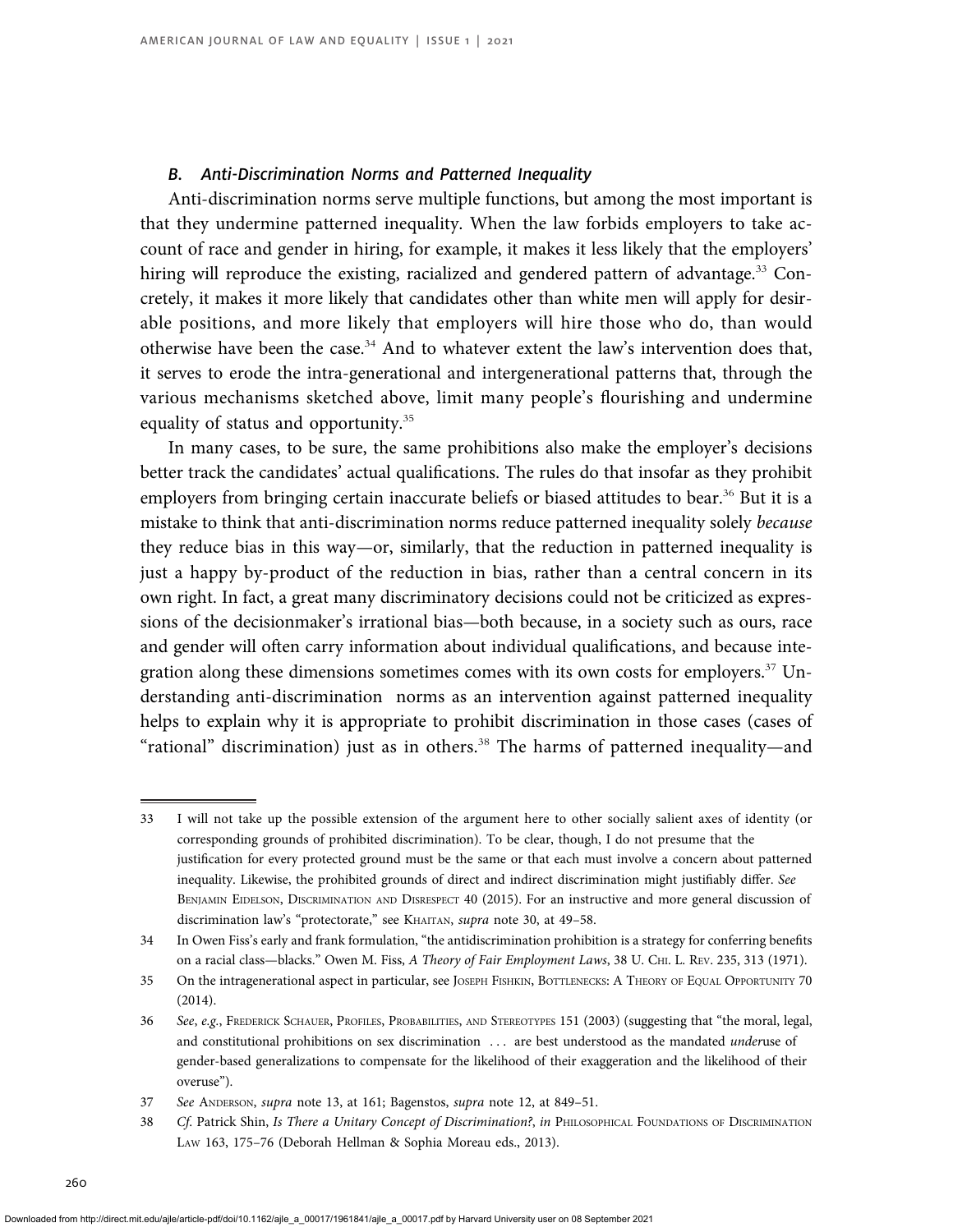hence the compelling reasons for seeking to reduce it—do not depend on whether any particular person has or has not suffered any unfair bias in how she is rewarded for her decision-relevant characteristics (i.e., loosely speaking, for her "merit").<sup>39</sup>

Indeed, from this point of view, there is a basic unity to the traditional prohibition on direct discrimination, the somewhat more controversial prohibition on indirect (or "disparate impact") discrimination, and the voluntary use of affirmative action policies. All three can be understood partly as efforts to produce workforces, student bodies, and the like that include more members of certain groups than selection processes unconstrained by any concern for the effect on patterned inequality would yield.<sup>40</sup> By ensuring that more members of particular groups hold these positions and can access their various benefits, these interventions have the potential to disrupt the pattern-sensitive cultural and economic processes that otherwise inflict grave harm.<sup>41</sup> In the race context, for example, they can facilitate interracial social networks, reduce the racial wealth gap, and challenge through experience the stereotypic assumptions held by members of both dominant and subordinated racial groups.<sup>42</sup> Simply put, if the pattern itself is a problem, then a change in the pattern is itself a solution.<sup>43</sup>

To be clear, I claim here only that this normative vision offers a persuasive account of one of the important values served by anti-discrimination norms—not that it captures the vision reflected in the modern case law of the U.S. Supreme Court. Some Justices (and perhaps a majority) would balk at the notion of a concerted state effort to alter the racial pattern in social inequalities, even if that effort were undertaken in service of values defined without reference to race.<sup>44</sup> They view anti-discrimination norms as efforts to align

<sup>39</sup> Regarding my usage of "merit," see supra note 13.

<sup>40</sup> I offered an account of indirect discrimination law along these general lines in EIDELSON, supra note 33, at ch. 2. As noted above, these laws generally impose a heightened standard of justification for practices that disproportionately exclude members of particular groups. See supra note 15.

<sup>41</sup> Cf. Bagenstos, supra note 12, at 843–44 ("Antidiscrimination law responds to the[] harms of social inequality by promoting the integration of workplaces and other important areas of civic life. Such integration helps to remove the stigmatic injury that results from exclusion in a number of ways. . . . ").

<sup>42</sup> See, e.g., ANDERSON, supra note 13, at 149-50; RANDALL KENNEDY, FOR DISCRIMINATION: RACE, AFFIRMATIVE ACTION, AND THE LAW 85-86, 106-08, 133-34 (2013). I do not claim that this is all that these prohibitions and policies serve to do, or that the mechanisms are the same for the three different interventions. And I do not claim that integration inevitably or perfectly accomplishes these objectives. For criticism along those lines, see Tommie Shelby, Integration, Inequality, and Imperatives of Justice: A Review Essay, 42 PHIL. & PUB. AFFS. 253, 273-79 (2014).

<sup>43</sup> Or, as Lily Hu nicely puts it: "[T]o riff on the words of Chief Justice John Roberts[,] . . . sometimes 'the way to fix inequalities in the category of race is to fix inequalities in the category of race.'" Lily Hu, Disparate Causes, Pt. II, PHENOMENAL WORLD (Oct. 17, 2019), <https://phenomenalworld.org/analysis/disparate-causes-pt-ii>.

<sup>44</sup> See, e.g., Parents Involved in Cmty. Sch. v. Seattle Sch. Dist. No. 1, 551 U.S. 701, 730–46 (2007) (plurality opinion); Texas Dep't of Hous. & Cmty. Affs. v. Inclusive Cmtys. Project, Inc., 576 U.S. 519, 553–55 (2015) (Thomas, J., dissenting).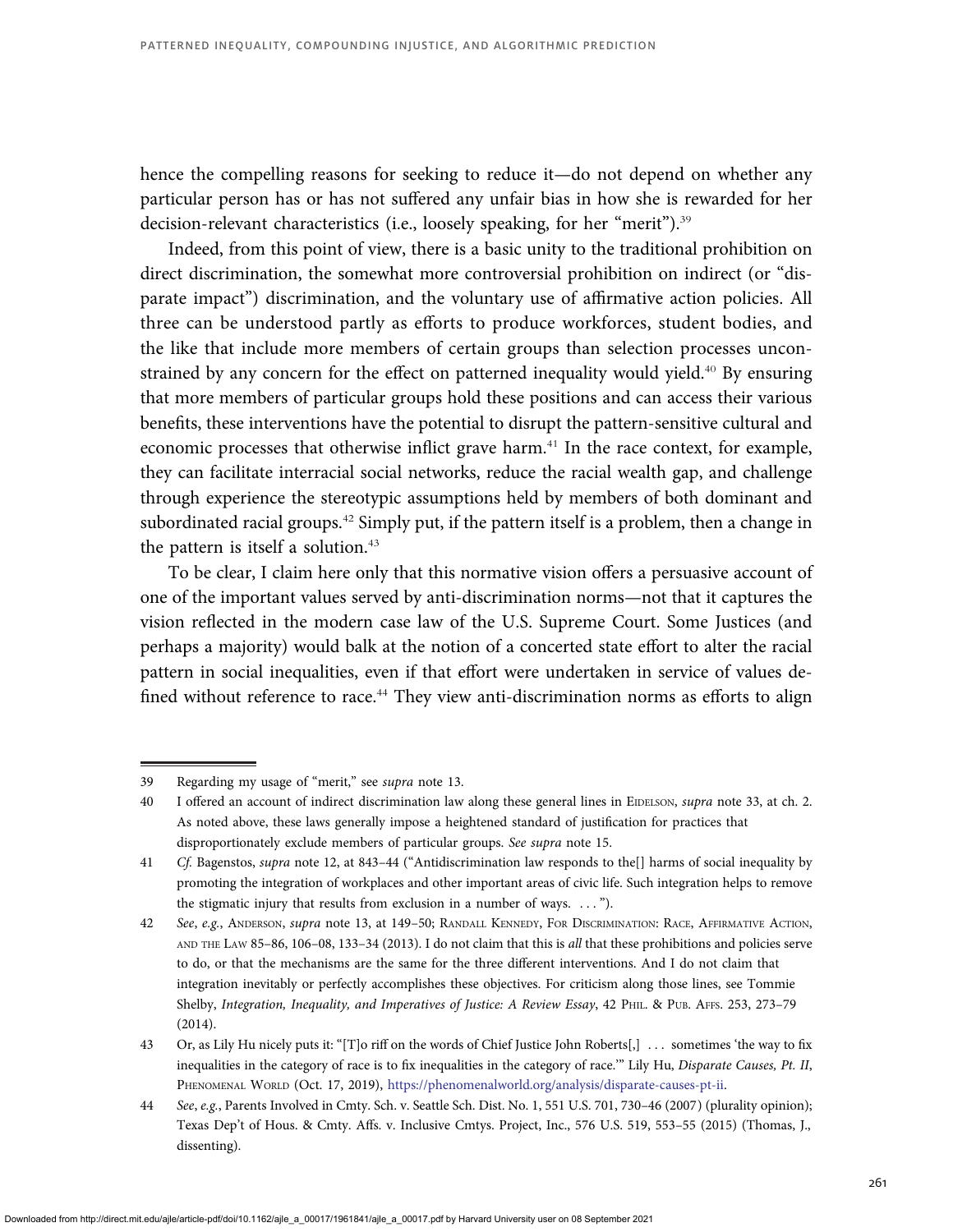allocative decisions with individual qualifications and nothing more. And even reasoning in terms of racial groups—as one must in order to appreciate the harms and mechanisms of racially patterned inequality—might strike these Justices as inconsistent with due respect for the standing of each person as an individual. I think this vision is profoundly mistaken, for reasons that I (and many others) have elsewhere explained, and for present purposes I will simply set it aside.<sup>45</sup>

Before turning to what the outlook that I have sketched suggests about the use of predictive algorithms, let me highlight a few of its salient features. First, the concern I have described is not centered on any personal wrong to an individual who is not chosen by some selective process.<sup>46</sup> As a matter of interpersonal morality, I do believe that some common forms of discrimination involve serious moral wrongs of that kind; in past work, I have focused in particular on the failure to show respect for the equality or autonomy of those who are disfavored.<sup>47</sup> But the particular normative concern that I have described here—which is the one I take to provide much of the justification for anti-discrimination laws—is very different. If we understand anti-discrimination norms as interventions to reduce patterned inequality, then particular individuals are granted rights under those norms for the simple reason that their fates are bound up with the larger social problem under attack. In other words, it happens that getting them into more favorable positions would be an improvement in the pattern.<sup>48</sup> There are undoubtedly some other individuals who are just as badly off and yet receive no similar aid, and there are surely others who are morally wronged by the decisions made about them, in the same domains of decisionmaking, and yet are given no legal recourse. Excluding those others from the protection of anti-discrimination laws is justified, from this point of view, not because they are less deserving of help or have not suffered as serious a wrong, but simply because helping them would not have the social benefit of undermining patterned inequality.

Second, the imperative to reduce patterned inequality is also not centrally concerned with any history of injustice toward the group that finds itself on the losing side of the

<sup>45</sup> For my explanation of why invocations of dignity and respect in support of "colorblindness" are misguided (and, indeed, perverse), see Benjamin Eidelson, Respect, Individualism, and Colorblindness, 129 YALE L.J. 1600 (2020). And for a sampling of other critiques of the conservative arguments for purging attention to race from the law, see id. at 1605 n.16.

<sup>46</sup> Cf. R. JAY WALLACE, THE MORAL NEXUS 163 (2019) (positing that "a [moral] duty is directed to another party only if the considerations that go into establishing the duty center around that party" and that "it is personal interests of the putative claimholder that will be prominent within such a person-involving justification").

<sup>47</sup> See EIDELSON, supra note 33, at chs. 3–5.

<sup>48</sup> Cf. David B. Wilkins, A Systematic Response to Systematic Disadvantage: A Response to Sander, 57 STAN. L. REV. 1915, 1939–40 (2005) (emphasizing how "the presence of black lawyers in the nation's legal, business, and government elites," due in part to affirmative action policies, "confers benefits to the black community as a whole —and to our nation and to the world").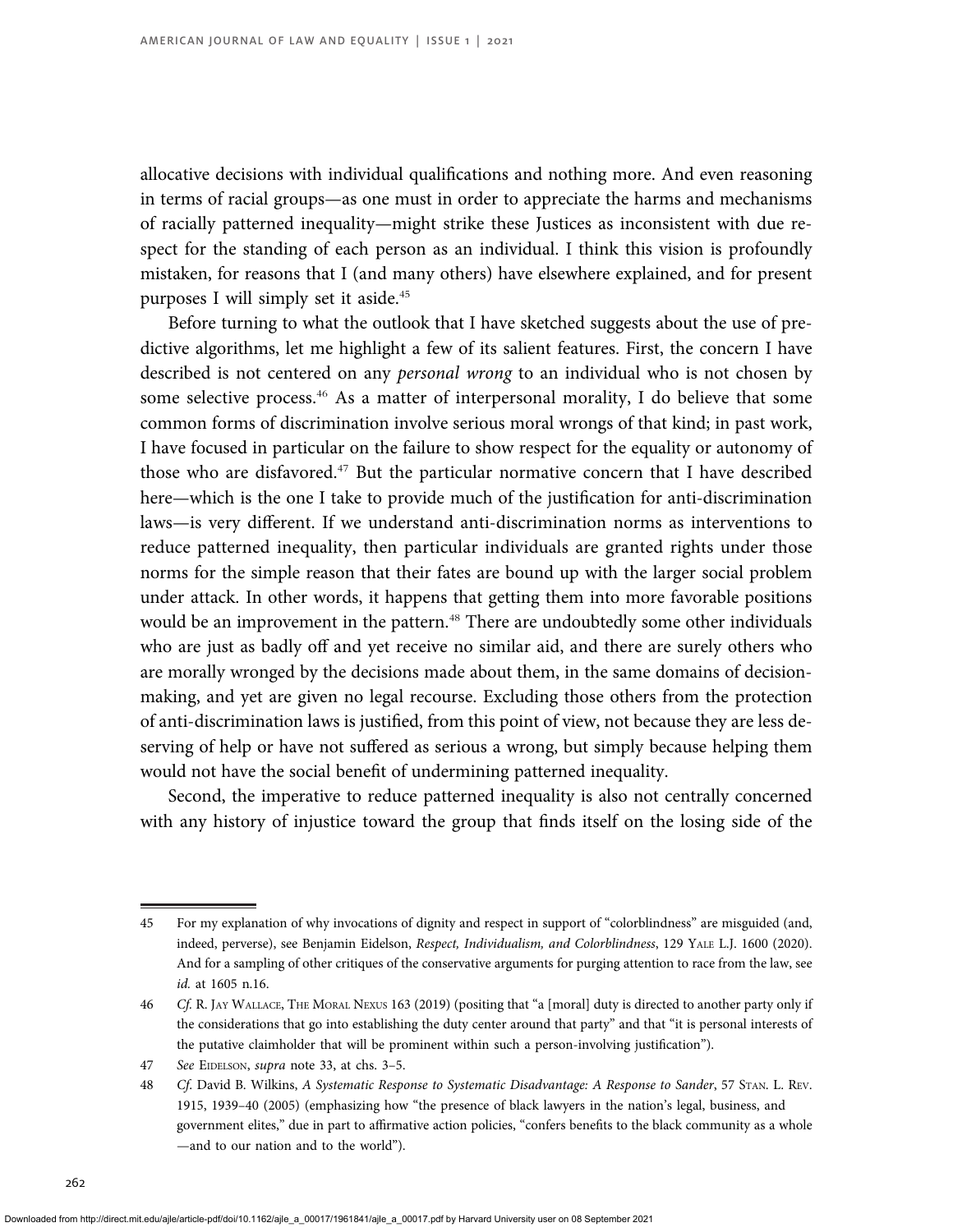pattern. It is true (of course) that the racialized pattern of inequality in the United States is a consequence of centuries of race-based oppression. But the moral case for reducing racially patterned inequality does not depend on that backstory; it just depends on the pattern of present facts that this history brought about. If the same facts—the same social meanings, the same patterns of material advantage and disadvantage, and so on—had somehow come about innocently, the case for intervening to reduce the patterned inequality, so as to thwart its ill effects, would not be any weaker. The case for reducing racially patterned inequality that I have outlined thus could not be faulted for resorting to any notion of "either a creditor or a debtor race."<sup>49</sup>

Third, the justification for anti-discrimination norms that I have sketched here depends on a premise that enforcing those norms will, in fact, reduce patterned inequality and its baleful consequences.<sup>50</sup> The justification could thus be defeated by showing that this premise is wrong, either in general or in some particular case. Suppose, for example, that a bank's criteria for making mortgage loans—criteria based purely on conservative, data-driven predictions about applicants' ability to repay the loan—will result in making loans to very few Black applicants. But suppose also that, if the criteria were relaxed so as to produce more loans to less advantaged applicants, many of those newly added debtors would go on to default and face foreclosure or bankruptcy—leaving them worse off than if they had never obtained the loans. It is possible that this would amount to a net setback to the effort to redress patterned inequality. And if so, the concern that I am highlighting here would favor the original lending criteria over the proposed revision, even though the original criteria yielded greater racial disparity in the bank's lending decisions.<sup>51</sup>

# C. Algorithmic Predictions and Patterned Inequality

If we understand patterned inequality as a serious problem for the kinds of reasons that I have outlined—and as a problem to which anti-discrimination norms represent a partial response—then it is easy to see why allocating goods and opportunities based on algorithmic predictions is troubling in much the same way as other forms of discrimination. After all, the very point of the algorithms produced by machine-learning processes is to identify patterns in the distribution of some form of merit and thereby to predict

<sup>49</sup> Adarand Const. v. Peña, 515 U.S. 200, 239 (1995) (Scalia, J., concurring); cf. ANDERSON, supra note 13, at 153 (explaining that "[t]he integrative model [of affirmative action] takes a proactive stance toward [racial] injustices: its aim is to dismantle the continuing causes of racial injustice").

<sup>50</sup> Cf. Shin, supra note 38, at 171 (noting a similar qualification).

<sup>51</sup> The same would go, in principle, for other contexts in which concerns about "mismatch" that disserves the beneficiaries of an intervention are raised. Cf. KENNEDY, supra note 42, at 145 (condemning "any initiative that knowingly or negligently over-promotes beneficiaries, placing them in settings in which they are conspicuously less prepared than nonpreferred peers, a situation rife with risks of demoralization and the creation or reinforcement of racist stereotypes").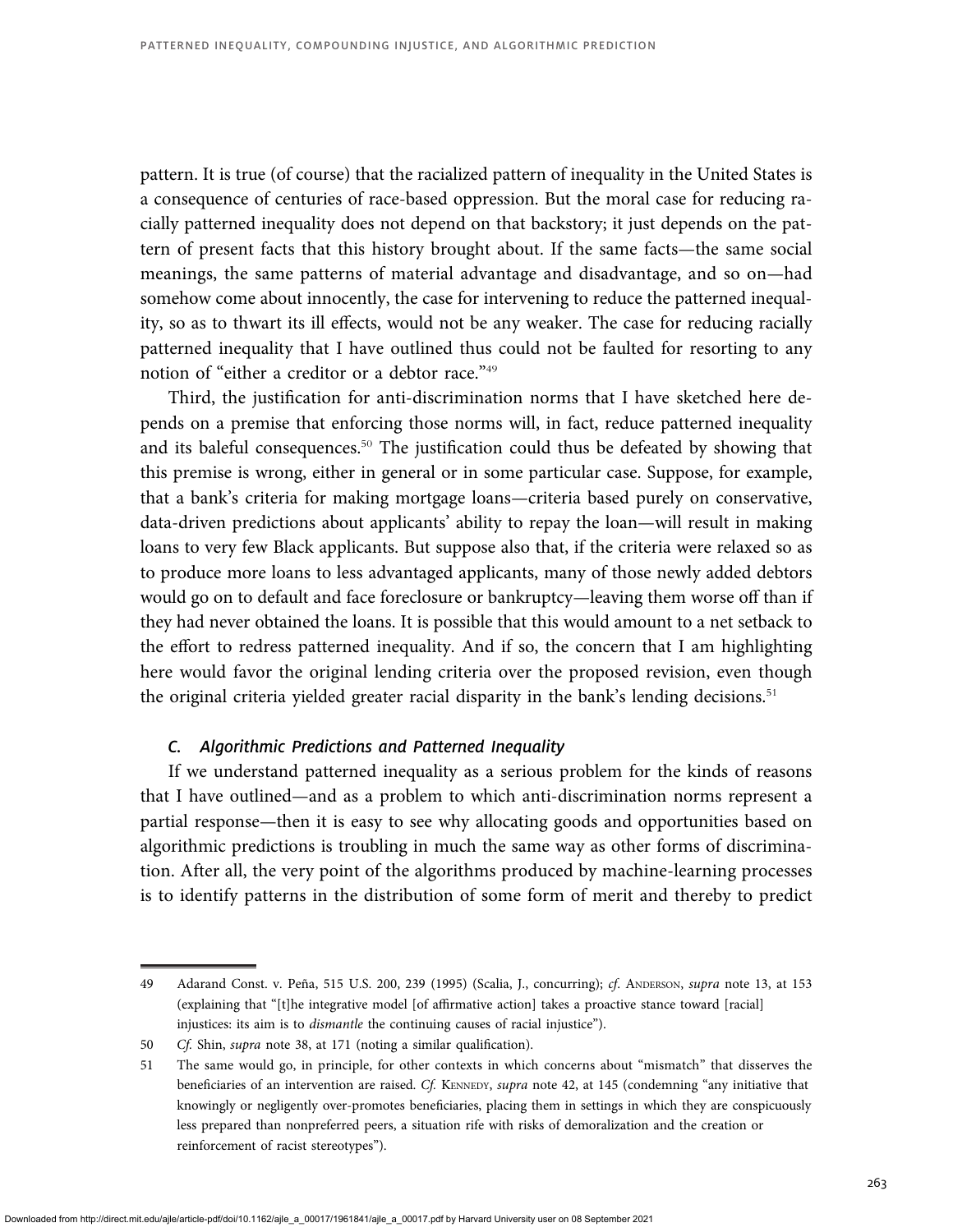accurately individuals' likely performance. And given a baseline of patterned inequality, succeeding in that endeavor is a surefire way to sustain or compound the existing pattern in the relevant domain.

Once again, it is important to appreciate that the concern here is not that the algorithm might be "biased"—at least not in the most familiar sense of the word.<sup>52</sup> To the contrary, the concern that I have outlined would have significant force even if we could somehow allocate opportunities based on the *actual* facts about who would perform best on some relevant metric. Disadvantaged groups will usually be underrepresented in that class—because they (and, in the context of intergenerational disadvantages, their parents) will have had inferior opportunities, on average, in the past. Disadvantage, in other words, is disadvantageous. And that means that allocating opportunities to those who would in fact perform best will extend, and likely exacerbate, patterns that give rise to grave harm and injustice.

Nonetheless, the imperfection of all actual predictions makes the problem significantly worse in practice than it would be even in that idealized hypothetical, because members of disadvantaged groups will usually be even more starkly underrepresented in the set of predictable best performers than in the set of actual ones. On average, that is, even the members of disadvantaged groups who would be among the top  $n$  candidates ex post will not look as promising as the others in that class ex ante. Their future high performance would be judged more surprising, because they will tend to share less in common with the other highest performers than the other highest performers share with each other, and they will tend to share more in common with lower performers than the other highest performers do. A process that picks the "best bets" will thus tend even more strongly toward picking the comparatively privileged, thereby affording them (and those whose fates are linked to theirs) still more opportunities, and at the same time denying yet more opportunities to members of worse-off groups.

The bottom line is very simple: Basing allocative decisions on even the most sophisticated predictive algorithms will tend to reproduce existing patterns in inequality and cement the matrix of stereotypes and social meanings that both cause and result from those patterns. And that, I am suggesting, is a central reason why allocating goods and opportunities in this way is cause for moral concern—not because it necessarily treats any individual unfairly, but because it cuts directly against the urgent project of scrambling existing patterns in societal inequalities. Indeed, from this point of view, the literature's

<sup>52</sup> Regarding the distinct concern that the data might overstate the riskiness of members of disadvantaged groups which does amount to a form of "bias" in the ordinary sense—see supra note 10 and accompanying text. (And although I focus here on the concern that even a maximally accurate algorithm will contribute to patterned inequality, I do not discount the possibility that biases of various kinds are importantly connected to patterned inequality as well.)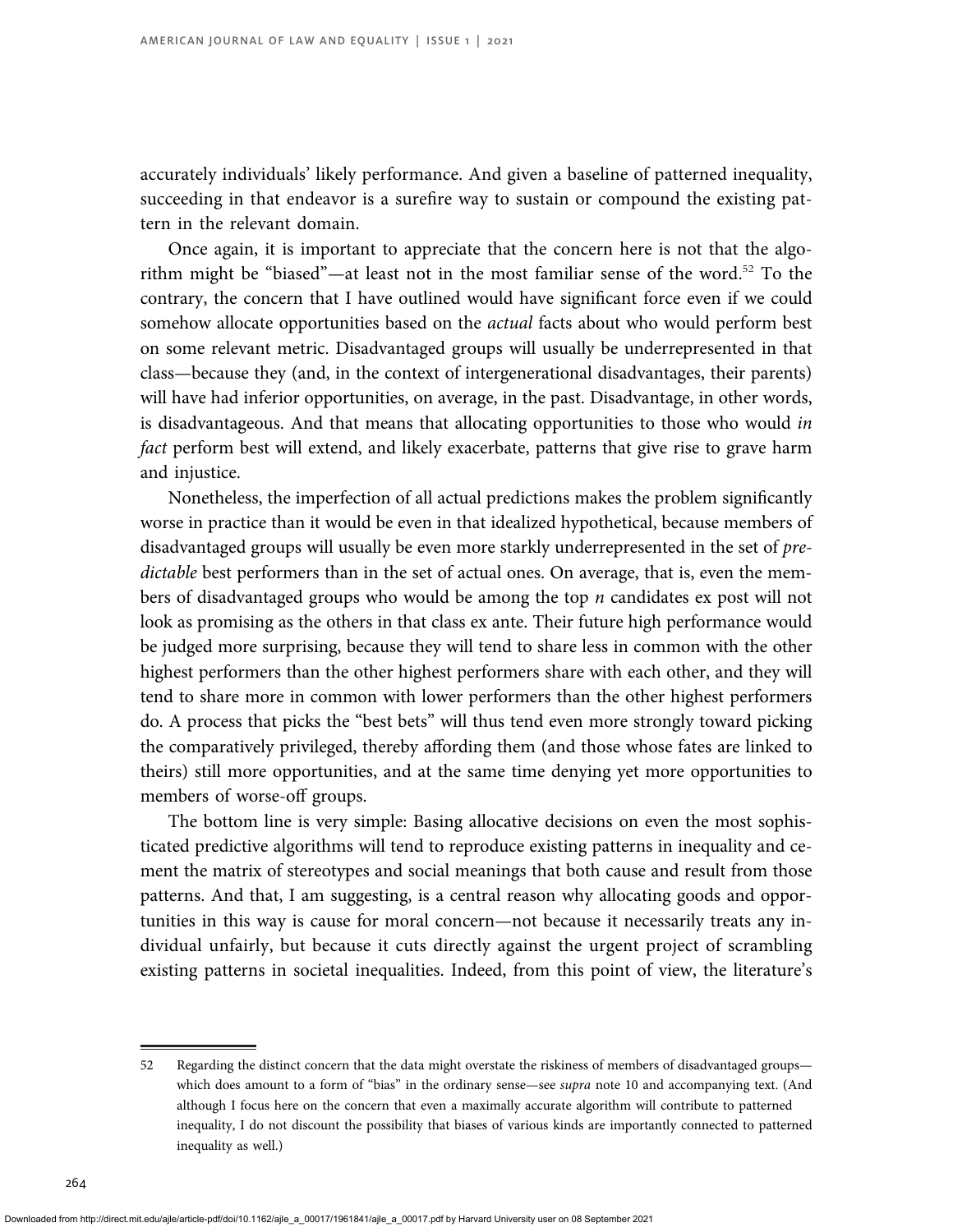emphasis on so-called "algorithmic fairness" is unfortunate. For one benefit of extending our thinking about discrimination to this new context should be an enhanced recognition of how little the normative case for anti-discrimination norms ever depended on fairness in the intuitive sense of assessing individual merits without favor or prejudice—at all.<sup>53</sup>

# II. COMPOUNDING INJUSTICE: HELLMAN'S ACCOUNT

In a series of illuminating papers, Deborah Hellman has developed an importantly different explanation of the justifying rationale for some anti-discrimination norms and, likewise, for concerns about the use of predictive algorithms to allocate goods and opportunities. According to Hellman, it is a pro tanto moral wrong to compound a prior injustice. And an actor compounds a prior injustice, as Hellman understands it, when the actor both "amplif[ies] the harm" that the injustice inflicted on someone and "take[s] the fact of [that person's] victimisation or its effects as her reason for acting."<sup>54</sup> I focus on Hellman's account here both because of its own influence and because I take it as the most developed form of a more general idea about the moral logic of anti-discrimination norms.<sup>55</sup>

Hellman's lead examples of "compounding injustice" involve the use of someone's prior victimization as a basis for adverse predictions about future outcomes. In one hypothetical case, a state decides to grant early release to prisoners with a low risk of recidivism. One "highly predictive" indicator of recidivism, Hellman posits, is a history of suffering child abuse.<sup>56</sup> Nonetheless, she suggests, the state has "a strong reason" not to include this variable in its predictive model: If the state denies someone early release because he suffered

<sup>53</sup> See, e.g., SCANLON, supra note 13, at 42–43 (explicating a sense of "procedural fairness" according to which "decisions [must] be made on grounds that are 'rationally related' to the justification for [the] positions," and giving nepotism and cronyism as examples); cf. LOURY, supra note 7, at 98 (noting "the tendency ... to say that individuals are being treated unfairly and not being given their due" when they are subjected to "reward bias," i.e., not being rewarded equally for their qualifications). Of course, I do not deny that "fairness" can also be used in many other, increasingly extended senses; the literature on "algorithmic fairness" amply demonstrates that it can be. See, e.g., Arvind Narayanan, Translation Tutorial: 21 Fairness Definitions and Their Politics (Mar. 1, 2018), <https://youtu.be/jIXIuYdnyyk> (surveying the many criteria that computer scientists have treated as possible definitions of "fairness"); see also sources cited supra note 6.

<sup>54</sup> Hellman, Indirect Discrimination, supra note 14, at 114.

<sup>55</sup> For example, Sophia Moreau identifies Hellman's approach as one of two possible pathways for those seeking to explain the wrongness of indirect discrimination in a significant class of cases (those in which "'recognition'-based accounts" do not apply). Sophia Moreau, Equality and Discrimination, in THE CAMBRIDGE COMPANION TO PHILOSOPHY OF LAW 171, 180 (2016). The second of the two is along the lines that I have previously defended in the context of indirect discrimination, see id.; see also supra note 40, and that I flesh out in more general terms in this article.

<sup>56</sup> Hellman, Indirect Discrimination, supra note 14, at 108–09.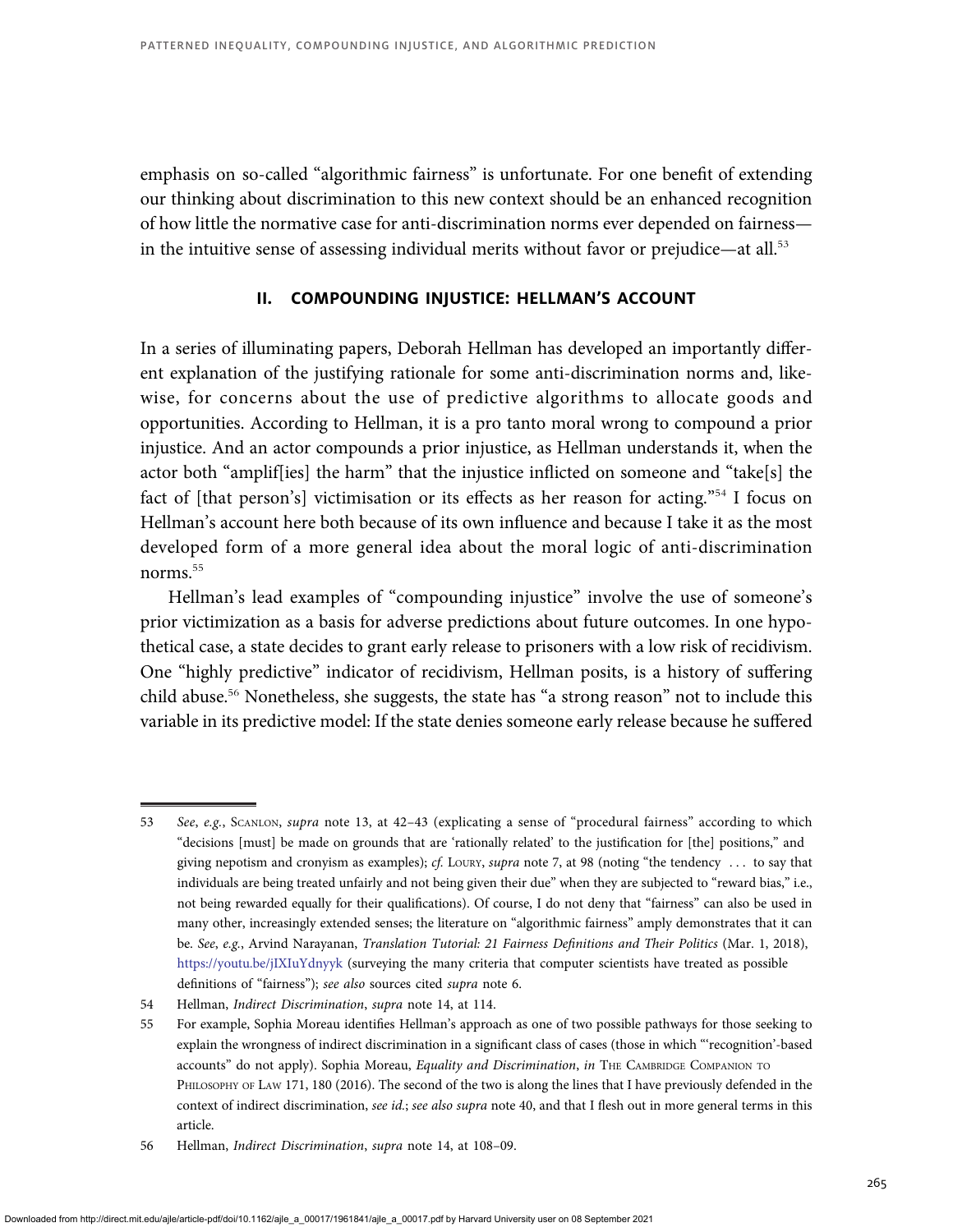child abuse, it will be adding to the harms caused by that earlier wrong—and it will be doing so not just incidentally, but by taking the fact of that wrong, or at least the fact of its anticipated effects, as a reason for treating the victim worse than others. The same analysis applies, Hellman suggests, to a life insurer's decision whether to use a woman's history of suffering domestic abuse as a factor in setting her premiums.<sup>57</sup> Although doing so might be rational in the sense that past abuse predicts a lower life expectancy, charging a woman more for that reason would wrongfully compound the prior injustice of the abuse itself.

As Hellman emphasizes, the "key element" in her account is that the actor must not only aggravate the harms caused by a prior wrong, but also "interact with the injustice or the effects of the injustice" in a way that makes the actor "implicate[d] in" it.<sup>58</sup> This "mixing element" is satisfied when, as I have just noted, the actor takes the prior wrong or its effects as a reason for action. To mark the contrast, Hellman offers the example of an entrepreneur who opens a business down the street from a struggling competitor. If the competitor's difficulty is due to a recent robbery, then the entrepreneur's market entry will amplify the harm of that prior wrong. But the entrepreneur does not *compound* that wrong, in Hellman's sense, unless the entrepreneur takes the robbery or the competitor's resulting difficulties as a reason for opening the new business now.<sup>59</sup>

Hellman posits that a moral prohibition on compounding injustice justifies significant strands of our body of anti-discrimination norms. First, she suggests that prohibitions on indirect discrimination (or "disparate impact") are justified in this way. Such norms impose a heightened standard of justification for selection criteria that disproportionately exclude members of particular groups. Thus, for example, an employer will need a good reason for using a standardized test on which white people tend to score higher than Black people. Such a demand for special justification, Hellman suggests, can be understood as frowning upon actions that compound injustice. For if a Black person scores poorly because of prior injustice that he or she has suffered (for instance, in being denied fair educational opportunities), then an employer who held the test score against him or her would be compounding that prior injustice. Of course, not all Black people who score poorly will do so because of prior injustice. But the stronger the correlation is between a person's race and his or her test score, the likelier it is that any given Black person who is being excluded by the test is also being subjected to the wrong of compounding injustice. $60$ 

<sup>57</sup> Id. at 110.

<sup>58</sup> Id. at 109, 112.

<sup>59</sup> Id. at 112.

<sup>60</sup> Importantly, and as Hellman acknowledges, "not all instances of indirect discrimination compound injustice" in this way. Id. at 114-15. For example, in *Dothard v. Rawlinson*, 433 U.S. 321 (1977), the U.S. Supreme Court recognized a claim of indirect sex discrimination based on minimum height requirements for prison guards. Skepticism of that requirement makes sense from the point of view of intervening against patterned inequality, but not as a way of avoiding compounding injustice in Hellman's sense.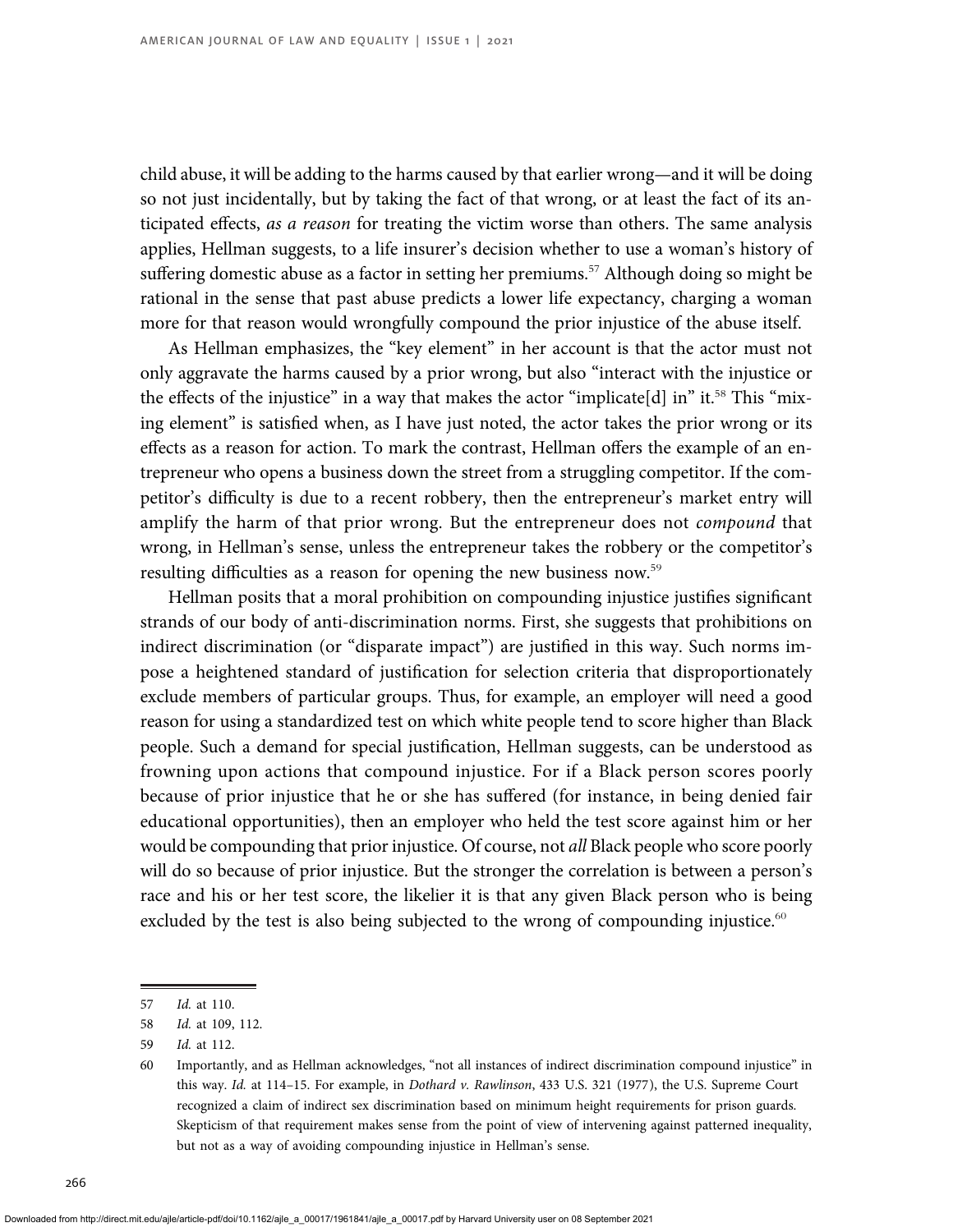Hellman offers a parallel account of the line of cases in the U.S. Supreme Court that frown upon some sex-based generalizations but allow others.<sup>61</sup> In the classic case of Reed v. Reed, for example, the Court struck down a state law that preferred men over women as administrators of estates. The generalization underlying the law may well have been sound: It stands to reason that, in Idaho in 1970, men had more of the relevant capabilities than women. But, as Frederick Schauer observes, "[i]f in 1970 men were on average better trained and more experienced in business and finance than women, the reason was surely that generations of women had been steered away from the world of business and finance and in the direction of occupations thought to be more suitable for their gender."<sup>62</sup>

Hellman thus argues that disfavoring a woman based on her (presumed) lack of business acumen would amount to compounding the prior injustice that she suffered in being denied the opportunity to develop that acumen in the first place.<sup>63</sup> Meanwhile, and in contrast to cases such as Reed, the Court has occasionally upheld sex-based distinctions that it understands to be predicated on "real"—roughly meaning biological—differences, such as the connection between sex and pregnancy. Hellman's view yields a natural explanation for that: If it were really true that the only causal mechanism of some difference between males and females is biology, then it would follow that the mechanism must not be a prior injustice suffered by anyone—and thus that there is no prior injustice for differential treatment predicated on that difference to compound.<sup>64</sup>

Finally, Hellman has recently extended the same line of thought to machine learning.<sup>65</sup> Suppose that some risk-assessment algorithm that informs lending or parole decisions predicts more bad outcomes for Black people than for white people. That will be because, as far as the data reflect, Black people more often possess characteristics that more often coincide with these outcomes. But if a given person possesses those characteristics as a result of having suffered an injustice—or if, as with the history of child abuse, the relevant predictive characteristic just is being the victim of a particular injustice—then holding those characteristics against the person amounts to compounding the prior injustice. People who are treated unfavorably on account of algorithmic predictions about them can thus be morally wronged—even though the predictions are not impeachable on grounds

<sup>61</sup> See Hellman, Sex, Causation, supra note 14.

<sup>62</sup> SCHAUER, supra note 36, at 140.

<sup>63</sup> Hellman, Sex, Causation, supra note 14, at 43.

<sup>64</sup> Id. at 33, 46; see also supra note 60 (explaining that Hellman's account does not extend to claims of indirect sex discrimination based on height requirements).

<sup>65</sup> See Hellman, supra note 8; Hellman, Big Data and Compounding Injustice, supra note 14.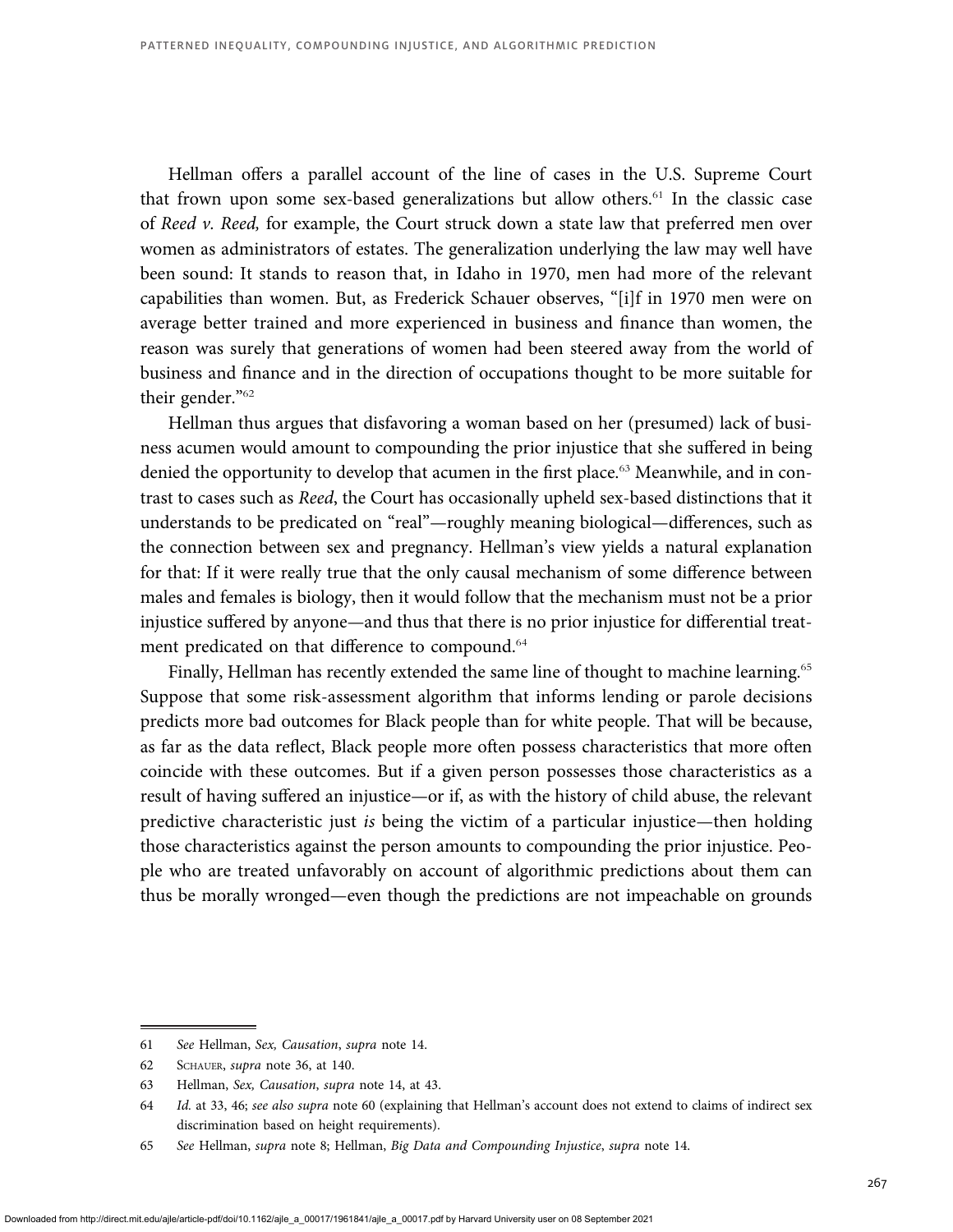of accuracy—in light of the causal history that explains their possession of the relevant risk factors.

#### III. IS THERE A DISTINCT WRONG OF COMPOUNDING INJUSTICE?

We now have two distinct ideas on the table: (1) the concern that certain allocative practices sustain or aggravate patterned inequality and (2) Hellman's argument that the same practices subject individuals to the wrong that she terms "compounding injustice." The ideas differ both in their temporal orientations and in the natures of the wrongs they identify. The argument from patterned inequality rests on the future consequences that, thanks to present patterns, a present selection practice will have—consequences that may ripple out to any number of other people injured by the pattern. In contrast, Hellman's argument identifies a personal wrong in disfavoring an individual, in the present, in light of how others treated her in the past. Despite these differences, the arguments reflect a common ambition to justify anti-discrimination norms on terms that apply even when a decisionmaker does all that one could do to ensure that likes (in respect of a predicted attribute) are treated alike. I turn now to offer some grounds for doubt about Hellman's strategy for accomplishing that objective—and thus, indirectly, for centering the argument from patterned inequality in our understanding of why anti-discrimination norms have force even when there is no accuracy-based objection to be made.

## A. The Role of Prioritarian Regard

In measuring these two accounts against one another, we should begin by identifying and extracting yet a third moral concern that is not uniquely attached to either of the two, but that figures importantly in Hellman's examples. Specifically, in each of Hellman's cases, the central actor makes things worse for some people—and not for just anyone, but for people who are already worse off than others through no fault of their own. Many would agree that this alone is a bad feature of an action from a moral point of view.<sup>66</sup> When our actions will affect other people, we should prefer choices that will not make things even worse for those who are already less well-off than others—or, at least, we should observe that preference if the existing disparity is not somehow deserved.<sup>67</sup> For concision, I will call this general moral concern prioritarian regard.

Hellman's examples highlight the relevance of this concern to the morality of many allocative decisions. Consider the life insurer that chooses to impose a higher premium on victims of abuse. The burdened class here is defined by an undeserved injury, so choosing

<sup>66</sup> See, e.g., Derek Parfit, Equality and Priority, 10 RATIO 202, 212–14 (1997).

<sup>67</sup> This qualification makes for "desert-adjusted" or "desert-accommodating" prioritarianism. See, e.g., KASPER LIPPERT-RASMUSSEN, BORN FREE AND EQUAL? 168–70 (2013).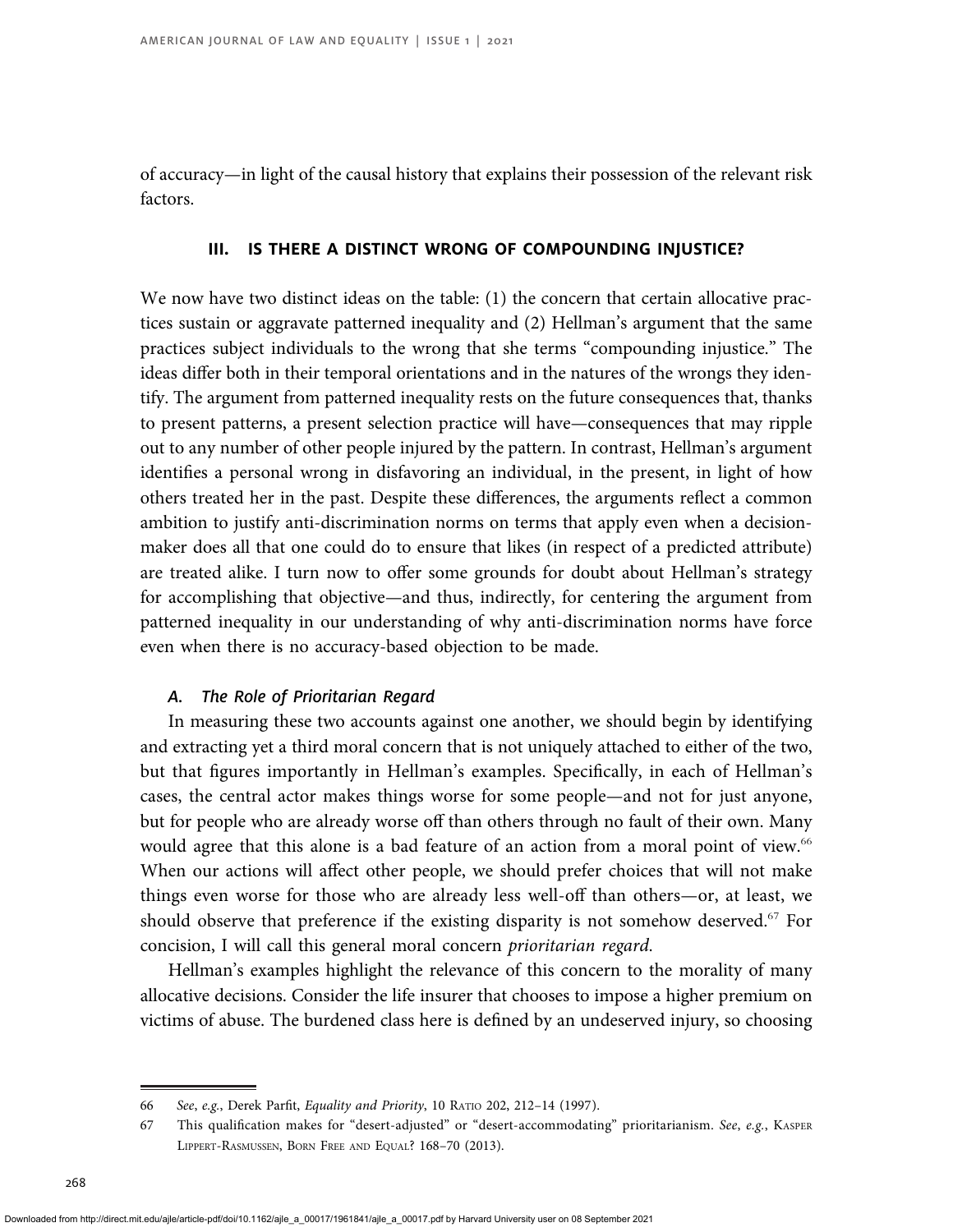to make the lots of those people even worse—for the benefit of others in the insurance pool or (more likely) for the benefit of the insurer itself—is a problematic choice from the point of view of prioritarian regard. And as Hellman's analogy underscores, something similar is happening in many paradigmatic cases of wrongful discrimination. One reason that it strikes us as morally problematic for an employer to use a standardized test that disproportionately excludes Black Americans, for instance, is that we know this decision means making individual Black candidates who are already undeservedly disadvantaged in myriad ways even worse off.

Nonetheless, the prioritarian regard to which I have just appealed is importantly different than Hellman's conception of compounding injustice—and so should not be mistaken as supporting it. For one thing, prioritarian regard includes no corollary to Hellman's "mixing" element; its force does not depend on what an actor takes as a reason for acting as he or she does. And even with respect to Hellman's "amplifying" element, prioritarian regard differs from Hellman's more specific concern in at least two ways. First, prioritarian regard is not sensitive (as Hellman's view is) to whether someone has suffered a prior wrong as opposed to some other misfortune.<sup>68</sup> And second, prioritarian regard does not depend (as Hellman's objection does) on whether the additional burdens that an already-disadvantaged person might face would be causally due to a prior disadvantage or not; rather, the force of the prioritarian concern just depends on how badly off that person already is. In other words, the prioritarian concern is about piling more burdens onto the same people, not pinning more effects to the same causal chains.<sup>69</sup>

Prioritarian regard adds something significant to the argument based on patterned inequality that I outlined in Part I; it furnishes a moral argument for anti-discrimination norms that is rooted in the interests of the particular individuals who are discriminated against and rests on the undeserved character of their existing disadvantage. Still, a concern of this kind can play only a modest, supporting role in justifying anti-discrimination norms. For one thing, it lacks any clear connection to socially salient groups. (Thus, the concern might apply with equal force to the use of criteria that correlate with educational

<sup>68</sup> Hellman thus asks whether "the fact that *injustice* produced [certain] effects constrains how others interact with these victims"—and, as explained above, answers yes. Hellman, Sex, Causation, supra note 14, at 509; see also Hellman, Indirect Discrimination, supra note 14, at 110 ("Should the insurance company take into account the fact that battered women are victims of wrongdoing when determining whether to include this relevant risk factor?").

<sup>69</sup> Cf. Kasper Lippert-Rasmussen, Algorithmic Discrimination and Compounding Injustice 14, 22 (n.d.) (unpublished manuscript) (on file with author) (drawing a like distinction between Hellman's proposed duty and an alternative "duty not to cause additional harms to the unjustly worse off").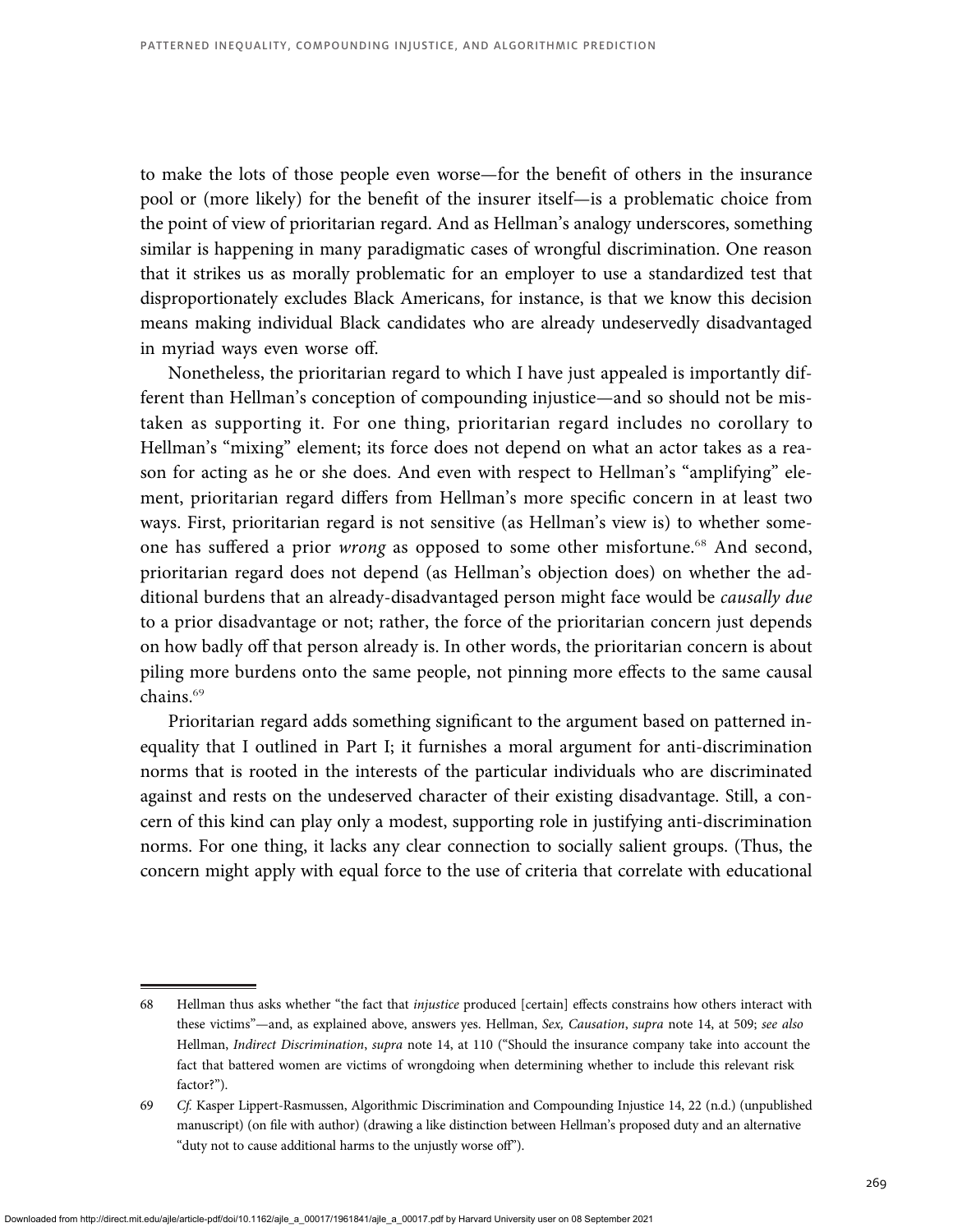attainment or, for that matter, with any facet of the so-called lottery of birth.<sup>70</sup>) Moreover, prioritarian regard itself can furnish no explanation of why the obligation to practice it should take the particular form of avoiding practices that disproportionately exclude disadvantaged individuals from the opportunities that employers (or others) have to allocate. For example, it could well be better, from a prioritarian point of view, for an employer to spare the costs it incurs for the sake of avoiding disparate impact and spend the savings on benefits for those who are truly worst off—people who generally will not have the borderline qualifications needed to benefit from disparate-impact prohibitions in the first place.<sup>71</sup> So although prioritarian regard does add something to the moral case for anti-discrimination norms—in that such norms presumably do make the world better from a prioritarian point of view—I doubt that this concern can play a central role in their justification.<sup>72</sup>

# B. The Roles of Exploitation and Expression

If Hellman's account of "compounding injustice" is to earn its keep—and, in particular, if it is to play a central role in the justification of anti-discrimination norms—it has to identify a distinct wrong, going beyond the failure to afford due prioritarian regard, that occurs when an agent takes the fact or effects of a prior wrong as a reason for subjecting its victim to additional burdens. I will now argue that Hellman's arguments and examples do not warrant the conclusion that any wrong inheres in acts meeting that broad description.

It will help to begin with a related but narrower class of actions: those that exploit a prior wrong or unjust social arrangement for the actor's benefit. Patrick Shin's defense of rules prohibiting direct discrimination on the basis of race or sex—even when such discrimination is statistically rational—nicely captures the intuition that such acts are immoral.<sup>73</sup> As he puts it:

What is wrong with using an enumerated factor as a statistical proxy for some employment-relevant deficiency (assuming a valid statistical relation does hold) is that it exploits the very circumstances of injustice that justify the enumerated

<sup>70</sup> Cf. FISHKIN, supra note 35, at 37, 49–50. In Reed, for instance, a concern of this kind could not explain why sex is an unacceptable proxy for business acumen, but a high school degree—which will also separate the better-off from the worse off—would be a permissible one. Similarly, an employment practice with a disparate impact in terms of any axis of relative disadvantage—such as health or wealth—would be open to a comparable objection.

<sup>71</sup> Cf. ANDERSON, supra note 13, at 140 (noting that "[r]ough compensatory justice would be better served if," rather than employing affirmative action policies, "we distributed lump-sum cash reparations to every member of the disadvantaged group, or concentrated compensation on the least well-off within the group").

<sup>72</sup> Sophia Moreau voices similar doubts about prioritarianism as an account of anti-discrimination norms in Moreau, supra note 55, at 183–84.

<sup>73</sup> Shin, supra note 38, at 175–76.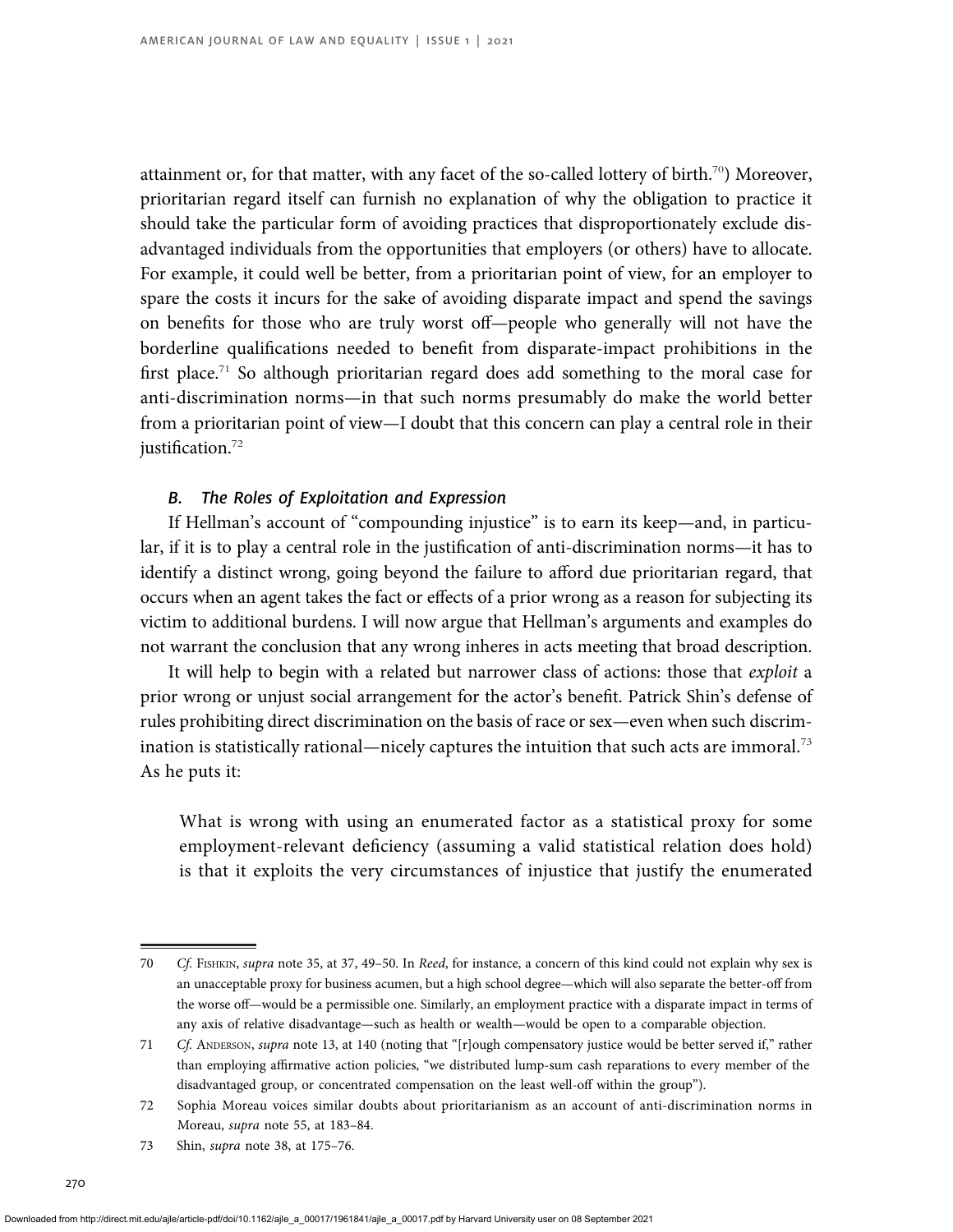factor approach in the first place. A commitment to that approach . . . is based in part on the empirical judgment that the enumerated factors pick out categories of unacceptable inequality that exist or have existed in our society, such that we have reason to regard the use of those classifications as especially pernicious to the ends of justice. The use of an enumerated factor as a proxy for employment-relevant deficiencies is problematic because its rationale depends on the existence of, and then makes profitable use of, these same circumstances: it exploits correlations that arise out of the very conditions of injustice that the enumerated factor approach is intended to help eradicate.<sup>74</sup>

Supposing that we grant the intuitive force of Shin's argument, the question is  $why$  the employer's making profitable use of a prior injustice is wrong. Once we factor out both the effect of the employer's conduct on the maintenance of patterned inequality and the prioritarian regard discussed above, what is left in such an action for us to condemn?

I think the residual concern is that, in making use of unjust social conditions, one expresses a kind of comfort with or acquiescence in them.<sup>75</sup> In Hellman's life-insurance scenario, for example, the insurer seems somehow to treat a woman's victimization as tolerable by reducing it to just another actuarial variable. In reality, there is nothing inevitable about that inference about the insurer's attitudes: One can condemn an act as wrongful and also recognize its bearing on some question of independent relevance to one's decisions. Still, in the noisy register of what our actions are reasonably taken to express about our attitudes, a decisionmaker who accepts an unjust pattern as real and decisionally relevant—and adapts her own behavior so as to maximize her own welfare in light of it—might reasonably be heard to accept that injustice as, well, acceptable. This inference about the actor's attitudes will be especially reasonable against a backdrop of justifiable suspicion, on the part of victims, that those with power do not take the relevant wrong (such as domestic abuse) seriously.<sup>76</sup> Moreover, the very fact that the action could foreseeably be interpreted to convey an attitude of acquiescence or acceptance—and that the actor did it anyway—might say something additional about the meaning of his or her choice.<sup>77</sup>

<sup>74</sup> Id.

<sup>75</sup> Cf. id. (suggesting that "[i]f nothing else, one might say that the employer's action in such a case violates a general ethos" of the anti-discrimination project).

<sup>76</sup> Cf. Adam Omar Hosein, Racial Profiling and a Reasonable Sense of Inferior Political Status, 26 J. PoL. PHIL. e1, e8 (2018) (arguing that the state acts unjustly by causing "members of a political community to have a reasonable sense of inferior political status," and that "whether it would be reasonable for someone to have this sense depends on the evidence available to her").

<sup>77</sup> For a fuller discussion of this point, see Eidelson, supra note 45, at 1619, 1622-23.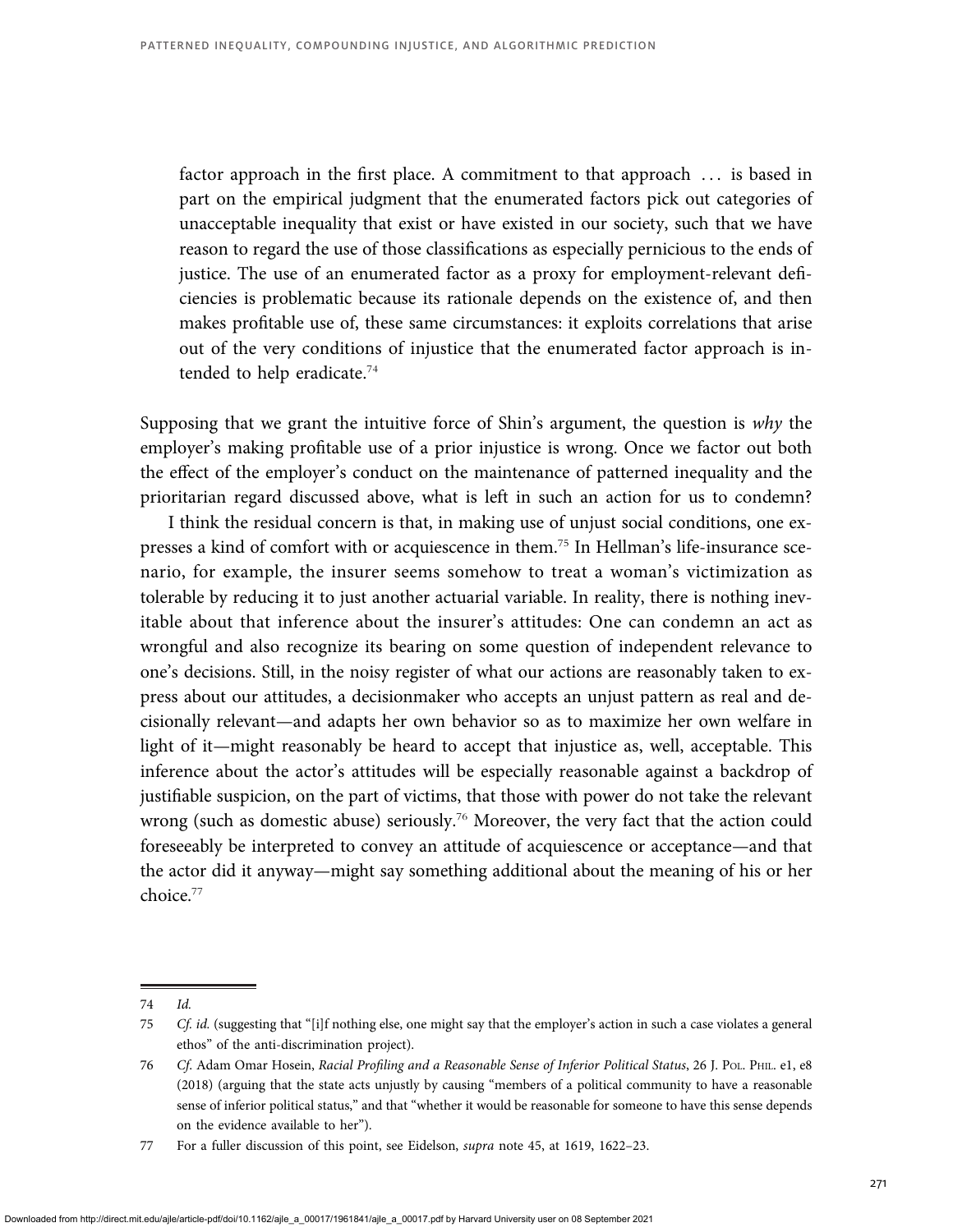This expressive understanding of the wrong in exploiting injustice is buttressed by the fact that the wrong in such cases does not seem to depend on whether a person is actually subjected to any additional increment of harm on account of any prior injustice she suffered (as "compounding injustice" in Hellman's sense requires). Suppose, for instance, that a particular Black candidate for some opportunity has had the unusual good fortune to suffer little meaningful racial injustice in her life; perhaps she is a wealthy and recent African immigrant. Nonetheless, she is denied some benefit based on a generalization about the relative aptitudes or qualifications of Black candidates—a relationship traceable to existing racial injustice. The decision that is made about this candidate does not amplify a prior injustice that she suffered, but it seems to me to trigger the same unease that is at work in Shin's (and Hellman's) scenarios. I take that to be because—at least in light of present shared understandings about the meaning of actions that exploit injustice—the decision manifests the same problematic attitude of acceptance toward the underlying racial pattern.<sup>78</sup>

But if the moral concern triggered by Shin's and Hellman's examples is a concern about what a person expresses in making use of an injustice, that concern necessarily loses its force when the actor is not making use of an injustice at all. This is not a problem for Shin: His argument does not extend to the use of a "merit-based procedure" with disparate impact, precisely because the "injustice-exploiting dimension" is then absent.<sup>79</sup> For Hellman's argument about anti-discrimination norms, however, it is critical that the moral concern she identifies not be similarly limited. After all, the account is offered precisely to explain why "merit-based" selection processes do sometimes wrong those whom they disfavor. And yet I suspect that the account draws its appeal from the discomfort with exploitation that we have just identified and distinguished—perhaps joined with prioritarian regard and, in the background, the concern about perpetuating patterned inequality and so does not reach many of the cases for which it is designed. In other words, when the actor cannot be said to be using any injustice against anyone—because the decisional criterion would be equally useful with or without the prior injustice—the expressive concern that powers Hellman's account fades away.

Suppose, for instance, that in Hellman's early-release case, the state administers a personality test that gauges an individual's propensity to commit violent crimes. And suppose that a history of suffering child abuse increases a person's likelihood of violence by means of affecting one of the broad aspects of personality that the test measures—an aspect of personality that would maintain its relevance even in a world without child abuse. Now imagine both that a prisoner is denied early release because of his test results, and also that

<sup>78</sup> As Brennan and Jaworski emphasize in another context, such meanings are often mutable. See Jason Brennan & Peter Martin Jaworski, Markets Without Symbolic Limits, 125 ETHICS 1053 (2015).

<sup>79</sup> Shin, supra note 38, at 176.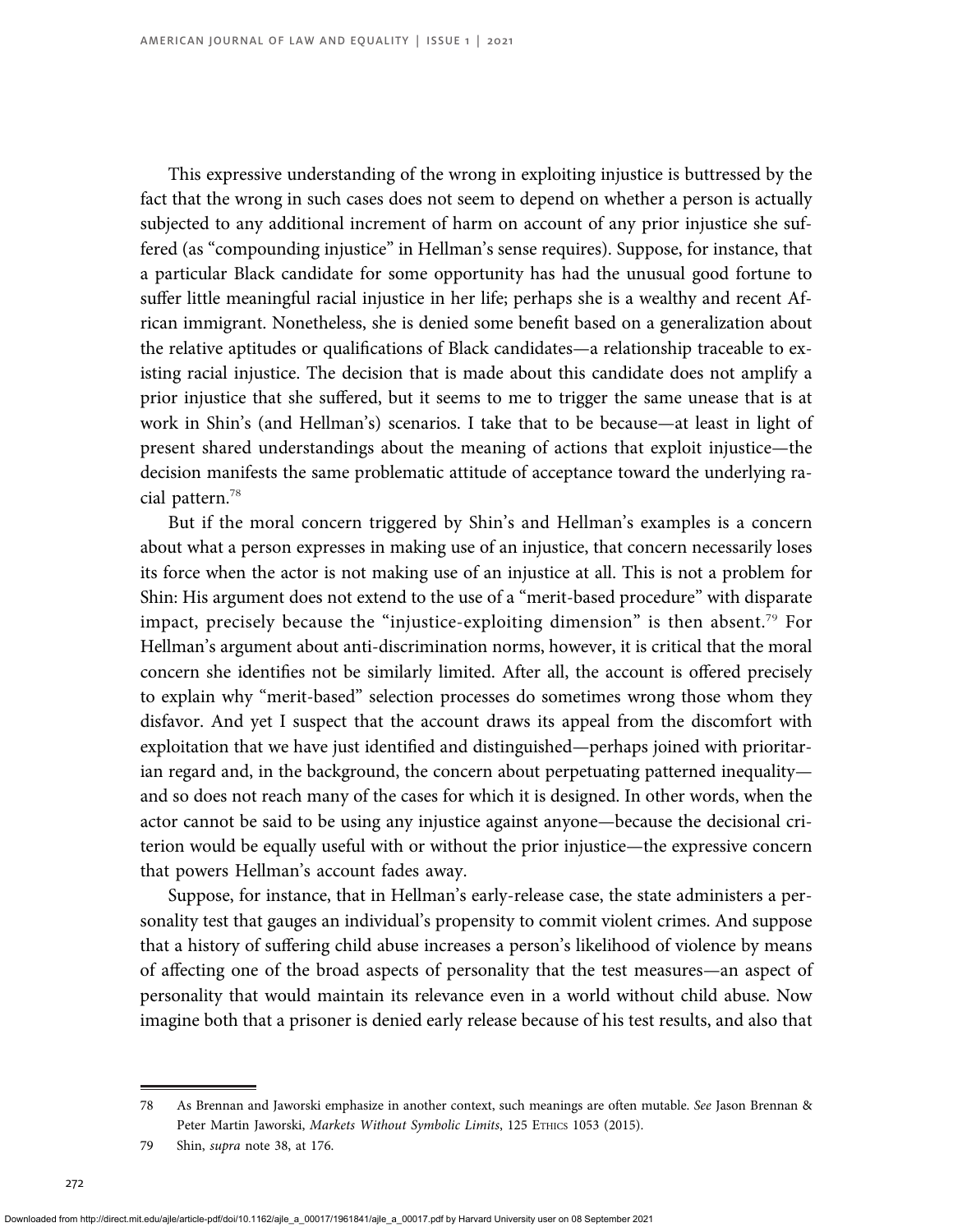his test results would have been different if he had not suffered child abuse. Even if one is uneasy about the state's use of "history of child abuse" itself as a decisional criterion because this uses the prior wrong or "mixes" the state's agency with it—I do not think there could be any like objection here. After all, the state cares only about crime-prone personality; it is completely indifferent to child abuse. What it owes to the victim of child abuse, I think, is precisely what it owes to others who are equally badly off, bear equal responsibility for their circumstances, and pose equal risks to others.

Or take the example of the business that opens alongside a competitor struggling with the aftermath of a robbery. If the new entrant is somehow seizing on the very fact of the robbery, maybe its action is improperly exploiting another's wrong. But suppose instead that the new entrant has a standing practice of setting up shop whenever there is unmet demand for its products in a given neighborhood. The company certainly could decide to make an exception in order to allow the robbed business to recover and meet the same demand instead. But it seems to me that would be essentially an act of charity—and almost surely a misdirected one, given others' far greater need for assistance of the same economic value. It is not something to which the robbed business has a moral entitlement.

Hellman might reply that, although the actors in these last two scenarios are not using the wrong against the victim, they are still using the effects of the wrong against the victim.<sup>80</sup> There is certainly a sense in which that is true, but I think it is not a sense with moral force. As Hellman's "mixing" imagery nicely conveys, the force of the "using" charge comes from the sense that the actor is, although not committing the wrong, engaging with it—that is, with the wrongful act—in a way that involves some positive orientation toward it. That is what gives the action its potentially problematic meaning. But the actor who simply applies merit-based criteria—criteria that some fail to satisfy because of past wrongs they have suffered and others fail to satisfy for other reasons—does not thereby orient his or her agency to the prior wrongs in any way. Even if he knows about them (which he might or might not), they do not figure at all in the justifying reasons for his action. And in such a case, it is difficult to see how his incorporating what are in fact "effects of the injustice" in his decision—without incorporating them under any description relating to the injustice—would "implicate[] him in the [prior] wrongdoing" or "make[] it in part [his] own."<sup>81</sup> Put another way: Why is such a case any different than the ordinary case (which Hellman would not count as wrongful) in which an actor knowingly aggravates the harms to another of a prior injustice, but acts for reasons that are causally independent of that injustice?<sup>82</sup> The prior injustice figures in the actor's reasoning to no greater degree in one kind of case than in the other—and yet, as Hellman's "mixing" condition

<sup>80</sup> Cf. Hellman, Indirect Discrimination, supra note 14, at 112–13.

<sup>81</sup> Id.

<sup>82</sup> Regarding Hellman's treatment of such cases, see supra notes 58-59 and accompanying text.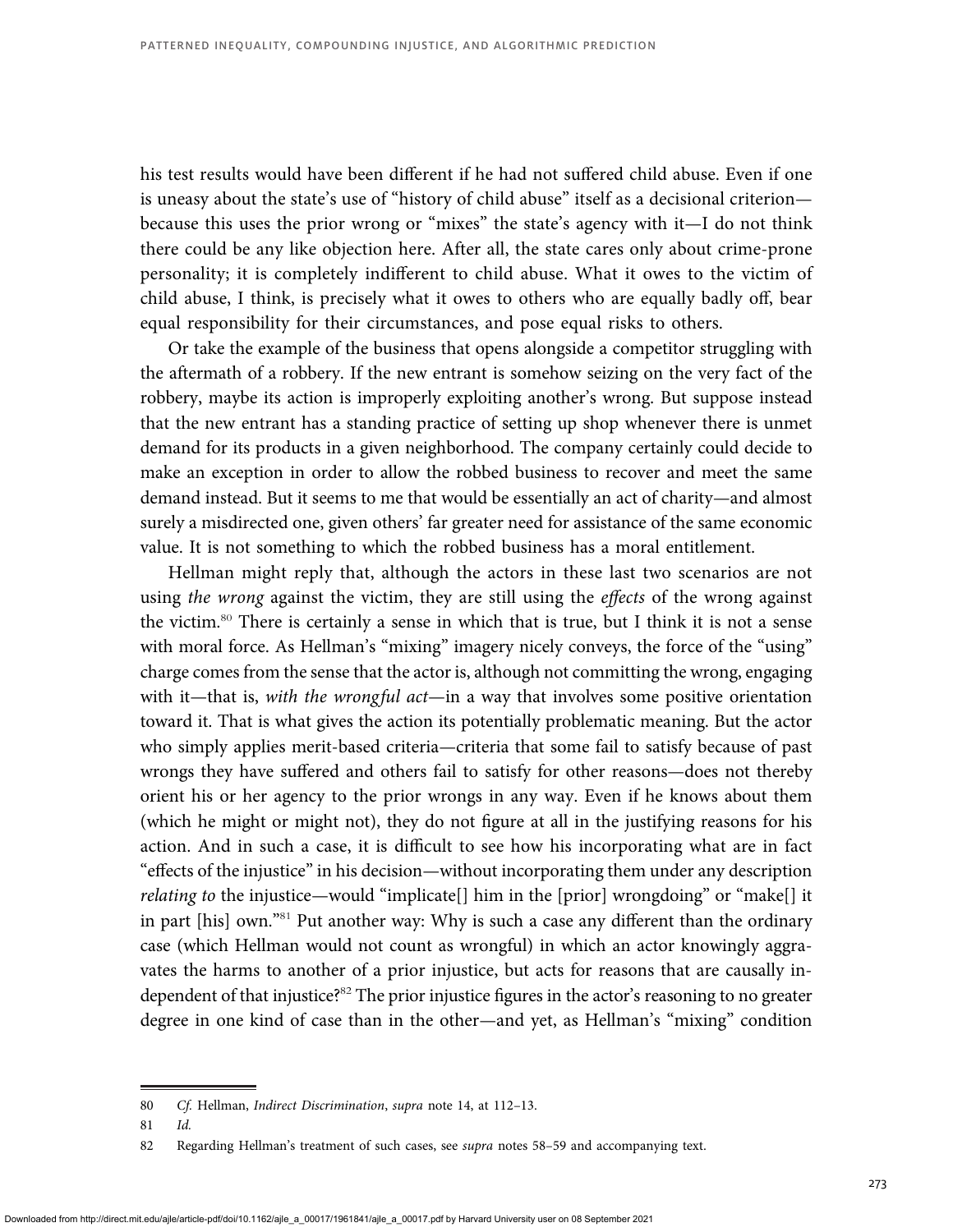reflects, the actor's reasoning is essential to the felt wrongness of the actions in her examples (at least once any lapse of prioritarian regard is factored out of them).<sup>83</sup>

Now, because I have interpreted the wrong in exploitation cases in expressive terms, I have to acknowledge the possibility that there could be a problematic meaning expressed in these other, nonexploitation cases as well. And because the relevant meanings are determined in part by our shared beliefs and conventions—which bear on what we know to expect others to make of our choices—it is rarely possible to offer an abstract argument that a given action does not bear, to any extent, a problematic meaning. Nonetheless, any suggestion that the actors in the hypothetical cases I have just described convey acceptance of or acquiescence in the upstream moral wrongs—the wrongs of child abuse and robbery—seems to me to misapprehend our existing conventions. And although I am less certain about whether such a convention would be a desirable one to erect (a change that would make Hellman's moral objection sound by a kind of bootstrapping), I doubt that, too. A hypothetical shared understanding that those who employ merit-based selection procedures thereby express a positive attitude toward upstream injustices might have the benefit of inducing valuable departures from those means of selection. But, at least at its onset, this novel understanding would still be both inaccurate and unfair.

The better meaning to read into the use of merit-based selection procedures would be one that is actually true—and this returns us to the point about patterned inequality. As we saw in Part I, there are urgent moral reasons to avoid perpetuating the racial pattern of which any given Black candidate's disadvantage is a part. These reasons justify departing from narrowly merit-based selection criteria, or at least second-guessing the employer's choice of such criteria, as indirect discrimination norms demand. And the force of these reasons, in turn, means that we often can take an employer's use of merit-based decision procedures, heedless of their disparate impact, as expressing something—not an attitude toward past injustices, but a troubling willingness to sustain a society characterized by patterned inequality and its devastating effects. Significantly, that problematic meaning extends (like the objection from patterned inequality itself) even to cases that do not involve

Downloaded from http://direct.mit.edu/ajle/article-pdf/doi/10.1162/ajle\_a\_00017/1961841/ajle\_a\_00017.pdf by Harvard University user on 08 September 2021

<sup>83</sup> In her gracious reply to this article, Hellman adheres to her view that there is a wrong inherent in the class of actions that her definition of compounding injustice picks out (even independent of what such actions might express) and suggests that this "may be simply a point at which our [respective] intuitions lead in different directions." Deborah Hellman, Personal Responsibility in an Unjust World: A Reply to Eidelson, 1 AM. J.L. & EQUALITY 282 (2021). I certainly join in her invitation for "the reader to mine her own intuitions on these points." Id. I would simply emphasize (which is not to say that Hellman would not) the importance of extending this mining endeavor to "all our judgments, whatever their level of generality"—and thus of not only cataloging one's verdicts on various particular cases, but also probing the intrinsic plausibility of the principles and distinctions to which one would need to appeal in order to ground the case-specific judgments that one is inclined to make. JOHN RAWLS, JUSTICE AS FAIRNESS: A RESTATEMENT 29-30 (Erin Kelly ed., 2001) (describing the method of reflective equilibrium).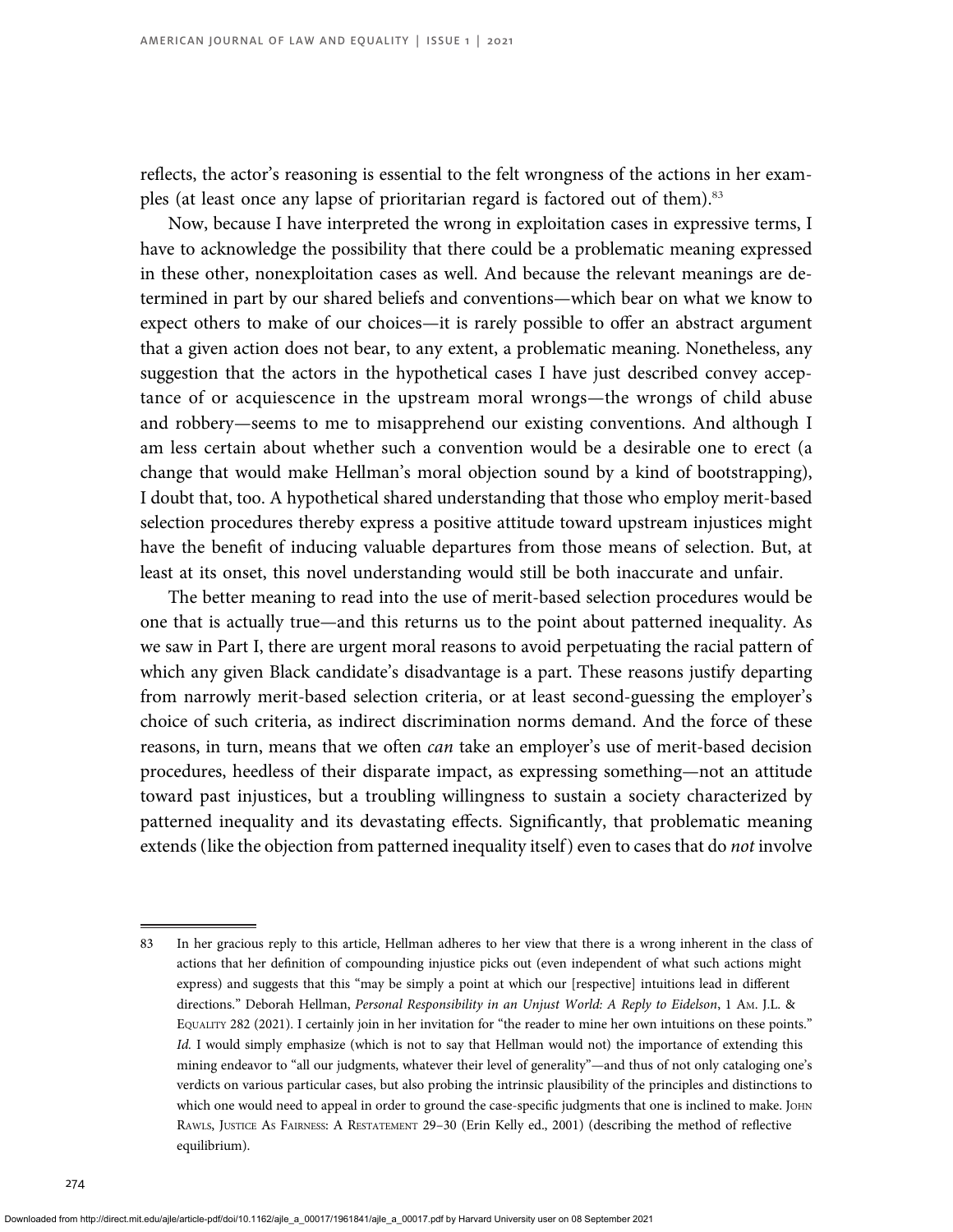compounding injustice in Hellman's sense: When employers in traditionally male fields unnecessarily employ height requirements that disproportionately exclude women, for example,<sup>84</sup> they may both wrongfully contribute to patterned inequality and express a morally defective attitude toward those who will suffer from the continuing pattern, even though they do not disfavor any woman on account of a prior wrong that she suffered. But, in any event, the more fundamental point is that once we have accounted for all of these expressive and non-expressive considerations, they seem to squeeze out any remaining sense that making an adverse decision about someone based on a fact about him or her is wrong simply because that fact is itself due to some prior wrong. And if that is right, we should not seek to justify anti-discrimination norms on the basis of such causal connections.

## IV. CONCLUSION: ALGORITHMS AND COMPOUNDING INJUSTICE

I began this article by emphasizing that the problems posed by algorithmic prediction do not solely concern failures to identify some form of merit as accurately as possible, but also concern the ways in which merit-tracking decisionmaking can itself be morally problematic. My central aim has been to distinguish, elucidate, and evaluate two different explanations of what those ways are—both of which, in fact, could intuitively be described as concerns about "compounding injustice." One points to the fact that purely merit-based decisions will tend to perpetuate patterned inequality that grievously constrains some people's flourishing and makes a mockery of equality of opportunity. The other, championed by Hellman, charges that the same merit-based decisions are moral wrongs because they implicate the decisionmaker in the prior injustice to which many of the affected individuals have been subject. I have suggested that Hellman's analysis highlights the relevance of prioritarian regard to allocative decisions, and that it might identify a problematic form of exploitation in some cases, but that it does not convincingly account for anti-discrimination norms that turn on the disparate impact of merit-based procedures.<sup>85</sup>

<sup>84</sup> E.g., Dothard v. Rawlinson, 433 U.S. 321 (1977); see supra note 60.

<sup>85</sup> This argument could leave untouched Hellman's parallel account of direct sex discrimination (see supra notes 61-63 and accompanying text), because such cases do involve the use of an unjust pattern. But in that context, too, the cases and principles that Hellman analyzes might better be explained by the concerns that I emphasized in Part I. As the Supreme Court once explained the constitutional rule: "Intentional discrimination on the basis of gender by state actors violates the Equal Protection Clause, particularly where, as here, the discrimination serves to ratify and perpetuate invidious, archaic, and overbroad stereotypes about the relative abilities of men and women. . . . [We] acknowledge[] that a shred of truth may be contained in some stereotypes, but require[] that state actors look beyond the surface before making judgments about people that are likely to stigmatize as well as to perpetuate historical patterns of discrimination." J.E.B. v. Alabama, 511 U.S. 127, 130-31 (1994) (emphasis added). So understood, the norm's logic is forward-looking and systemic; it does not turn on the value of avoiding "compounding" an injustice that a present victim of discrimination may have suffered in the past.